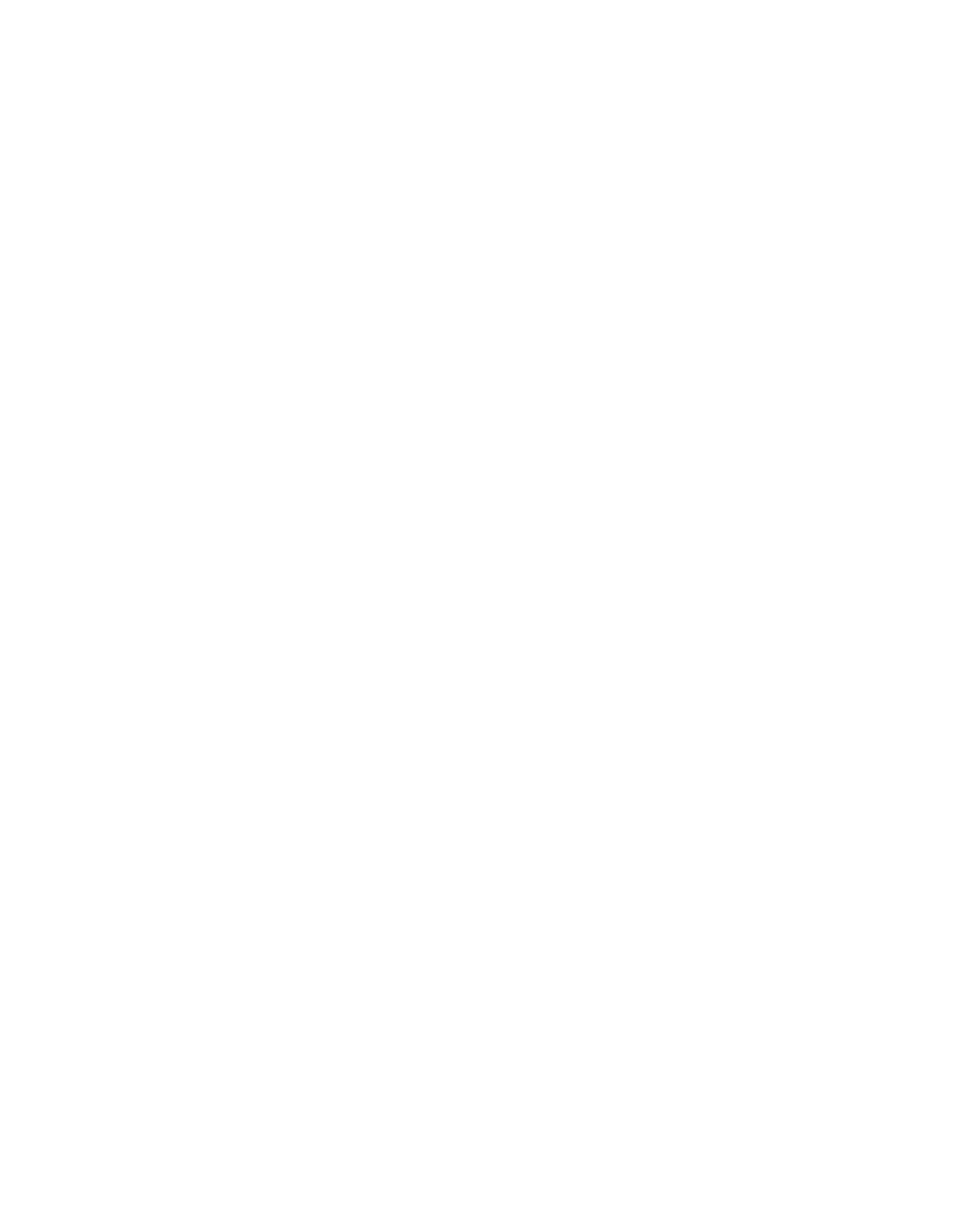### 1. Heaven and Earth (1:1-4)

Long ago, long ago, At many times and in many ways, God spoke to our fathers by the prophets— Long ago, long ago.

But in these last days, but in these last days, God has spoken to us by His Son!

The Son!

The Son, He appointed the heir of all things! The Son is the one who created the world! The Son, the Sustainer of the universe!

The Son, He has cleansed us from all our sins! The Son, He is seated at the right hand of God!

If you want to know what God is like, then look at the Son! If you want to see what God has done, then look at the Son!

The Son is the imprint, The Son is the likeness, The Son is the radiance of God's glory!

He is better, Christ is better, He is better, Christ is better He is better, Christ is better than the…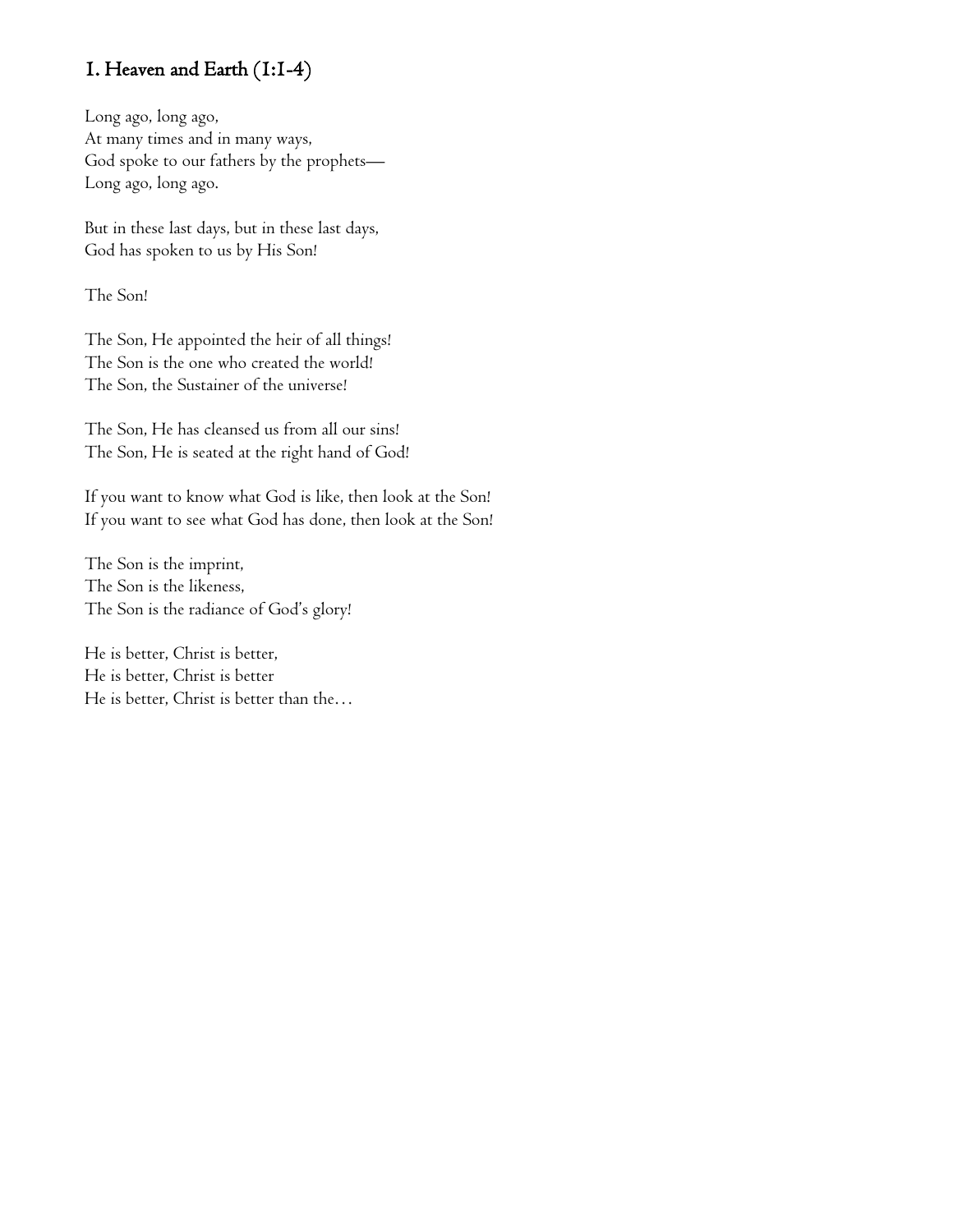### 2. Listen!

Listen up, everyone! We have a great show for you tonight that the folks of the community have worked real hard to put together.

In your program you'll find information about the cast. I'd like to give a special thanks to Mrs. Piper's third grade class for playing the wandering Israelites and to Mr. Paul Tarsus for performing our dramatic monologues.

Accompanying tonight's play is a local bluegrass group called Smokey Mountain and the Shadows, along with the Apollos Chamber Group.

And now, without further ado, take it away!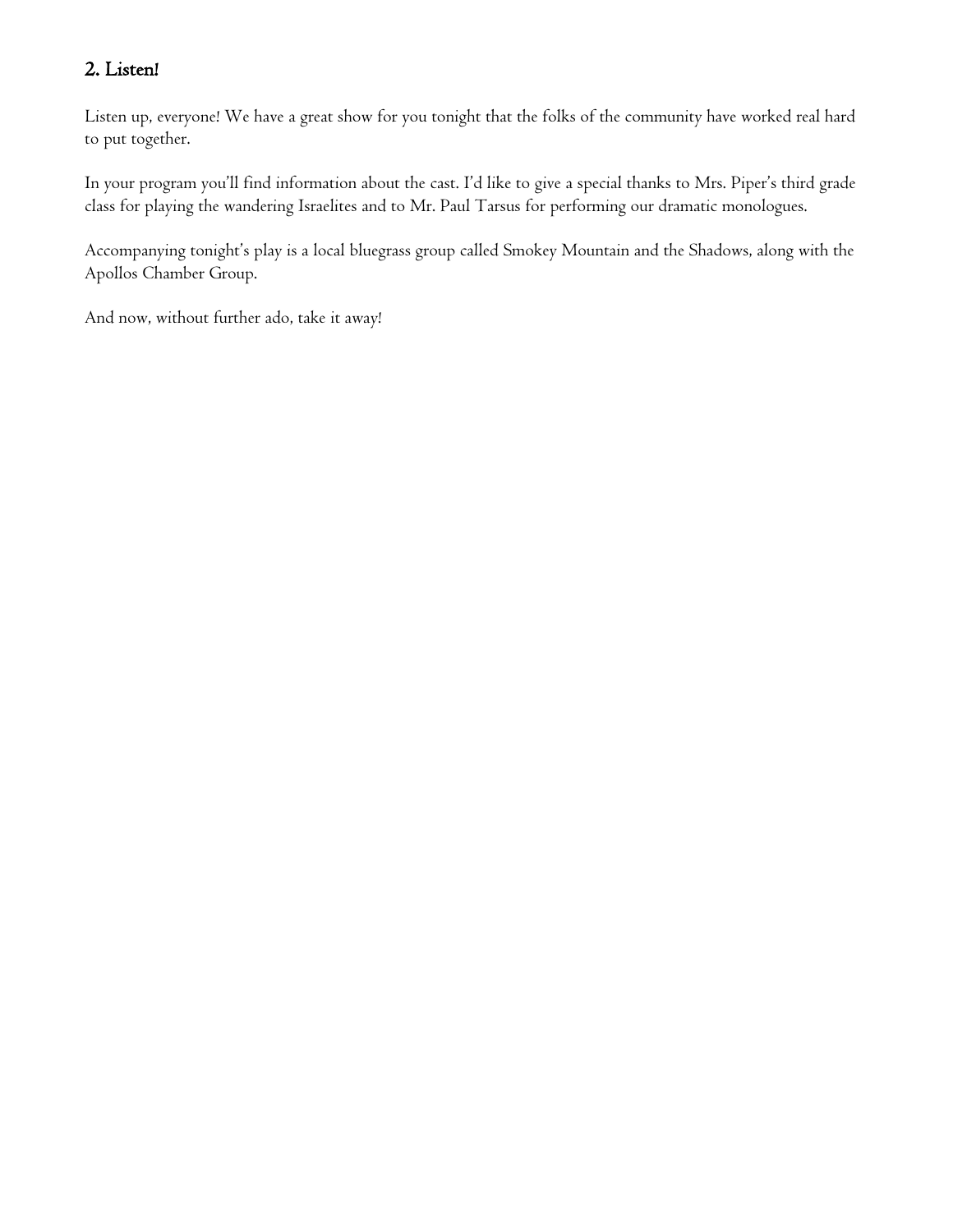### 3. The Angels' Moment in the Sun (1:5-14)

Heav'nly beings, angels are gleaming glory, Stories are told of golden deeds they've done. But to which of the angels did he ever call a son?

Christ ranks higher! Winds, flames of fire, choirs singing And bringing praise, they serve the Son. You can add 'em all together, He is better than the sum.

Jesus Christ is better than the angels, He is better than best of the heavenly hosts. At the most they are lesser than the greater; He is better than the angels, and it's not even close.

Ever living, ever existing, King of history, The Maker and the Final Word Step aside all you angels, let your anthems be heard!

Jesus Christ is better than the angels, He is better than best of the heavenly hosts. At the most they are lesser than the greater; He is better than the angels, and it's not even close.

Angels, they may be on high, Sweetly singing o'er the plains, But the songs they sing are songs of Christ, Praising Him who reigns supreme.

"Gloria in excelsis Deo!"

Jesus Christ is better than the angels, He is better than best of the heavenly hosts. At the most they are lesser than the greater; He is better than the angels.

Jesus Christ is better than the angels, Go ahead and compare them – you'll see what I mean. Not the least but so much lesser than the Savior.

For to which of the angels did the Lord ever say, "Sit at my right hand" – the best seat – "Till I place your foes beneath your feet." He is better than the best of the heavenly hosts. And it's not even close.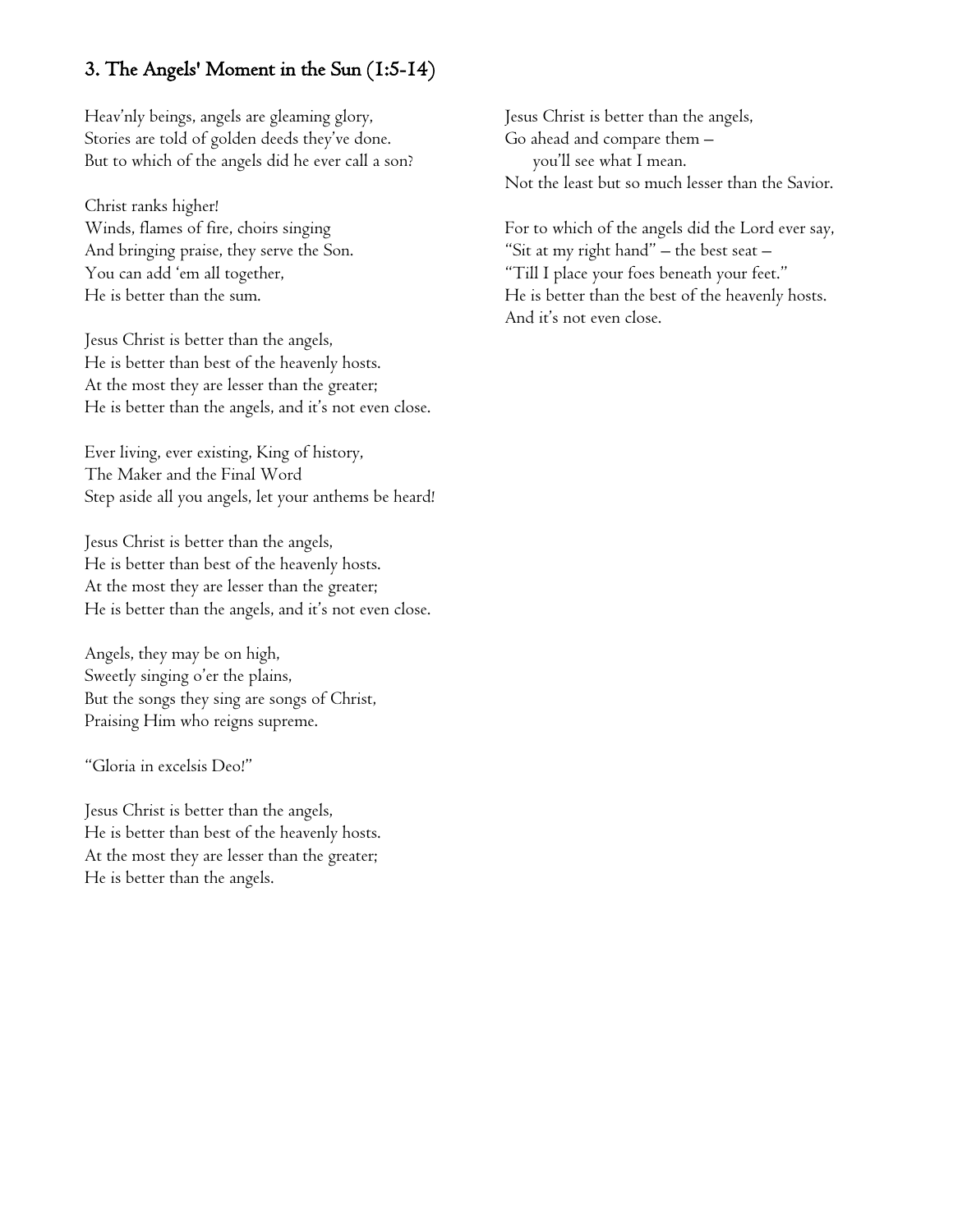### 4. Law: A First Warning (2:1-4)

Be warned, be warned, Pay attention to what you've heard. Don't drift away from the Word.

Be warned, be warned, Pay attention to what you've heard. Don't drift away from the Word of God.

For if the message declared by the angels was true, And every sin received a just retribution, If every time the law that was spoken By the angels, the Lord burned with wrath when it was broken,

Do you think that His grace you'll have won If you reject what was said by His Son?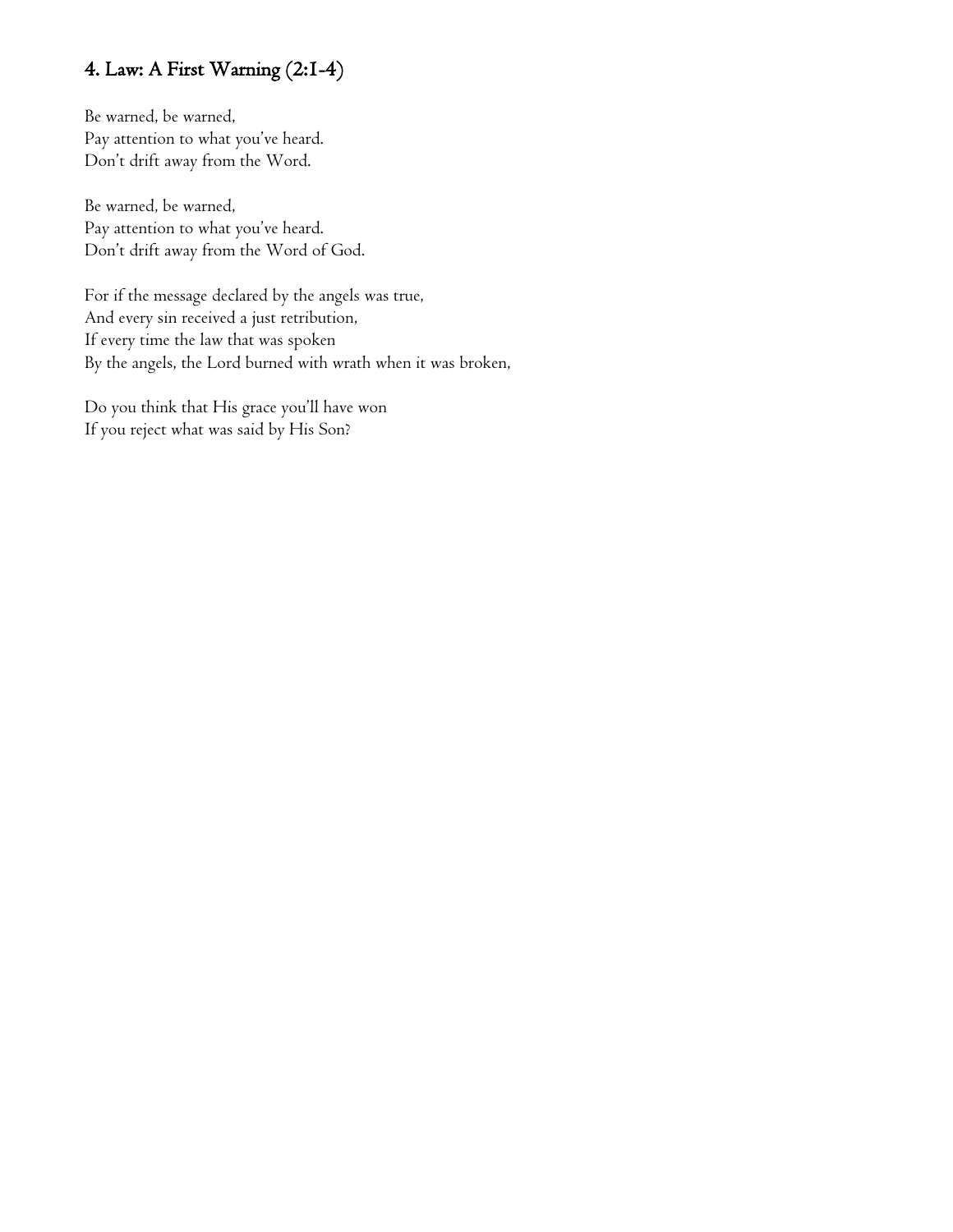### 5. Ex Paradiso (2:5-18)

Why did Jesus come to earth When heaven was His home? Though higher than the angels, Why'd He stoop down below?

O what on earth compelled him? What could draw him nigh? What could tempt the Son of God To give up Paradise and die?

Why did Jesus come to earth? I'll tell you why He came: To suffer as the founder And perfecter of the faith;

O many are the sons To glory He will bring. Sing your praises to the King, Sing the songs of the redeemed.

Why did Jesus come to earth? Pay attention and you'll see: When he became a man, We gained solidarity.

O Jesus calls us brothers: We're flesh and blood the same. Stand amazed he's not ashamed To call us by the family name. Why did Jesus come to earth? To strike and kill the devil, To ransom men from slavery, To seek and save the rebel.

O death, you are defeated! And man is raised to life! And that is why the glorious Christ, He gave up Paradise and died.

Et perducant te angeli ex paradiso.

#### Emmanuel.

Why did Jesus come to earth? I'll tell you two more things: To be appointed as a high priest And to die as an offering.

And so, the Son of God became a man to save mankind. And as he left his home in Paradise, he exclaimed, "Goodbye, heaven. Hello, earth."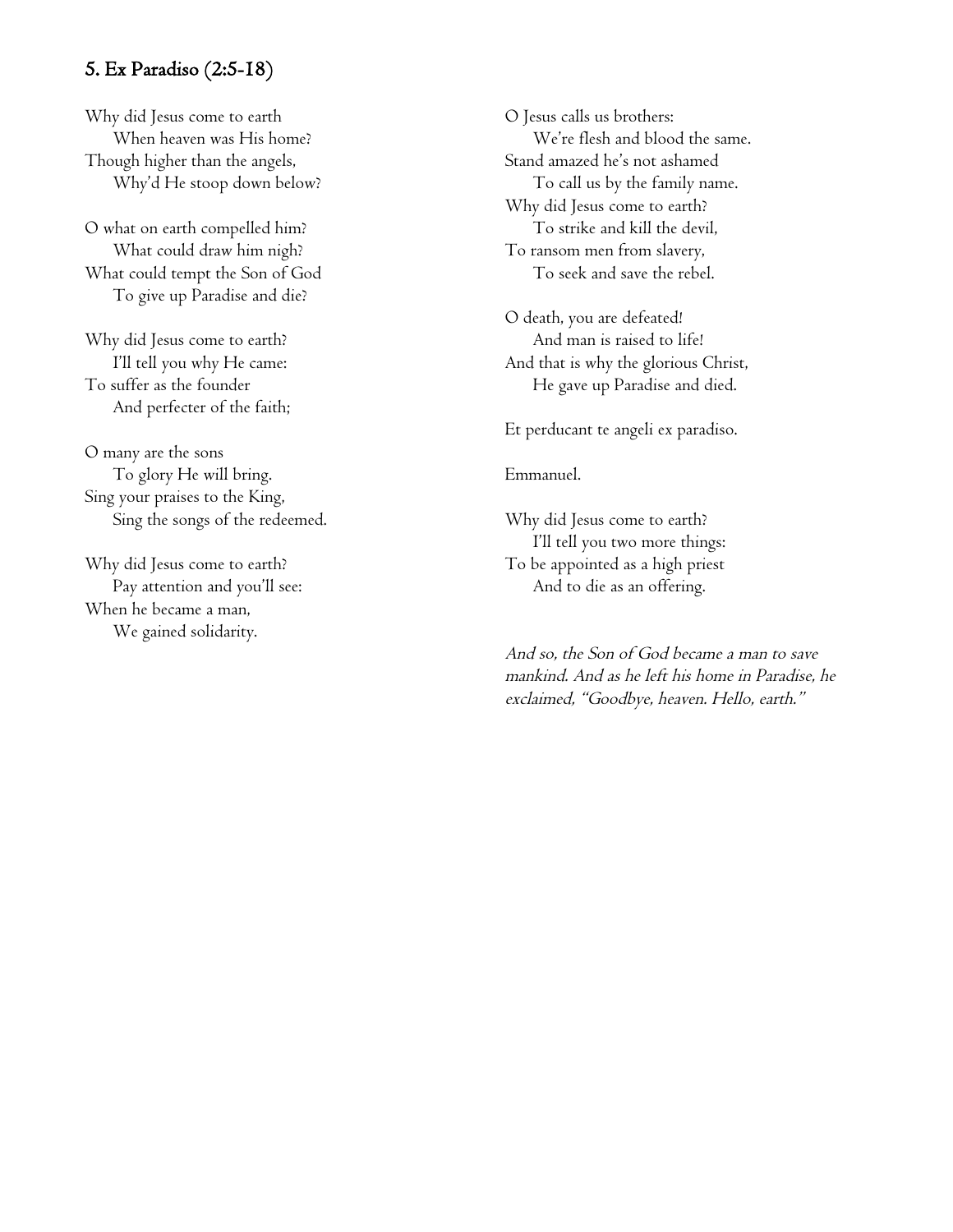### 6. The Maker of the Stories (3:1-6)

Consider Moses: The father and the leader of a people; In faithfulness to God, without an equal. He was faithful as a servant.

Consider Jesus: The author and high priest of our confession, Who was faithful to the Lord without exception. He was faithful as a son.

The first one led a nation (Of many generations) To promise they were bound.

But the one who gets more glory Is the maker of the stories, The builder of the house.

Consider yourself: Do you know you're a part of this household If you hold fast to the faith and don't lose hope. Will you be faithful till the end?

Be faithful till the end.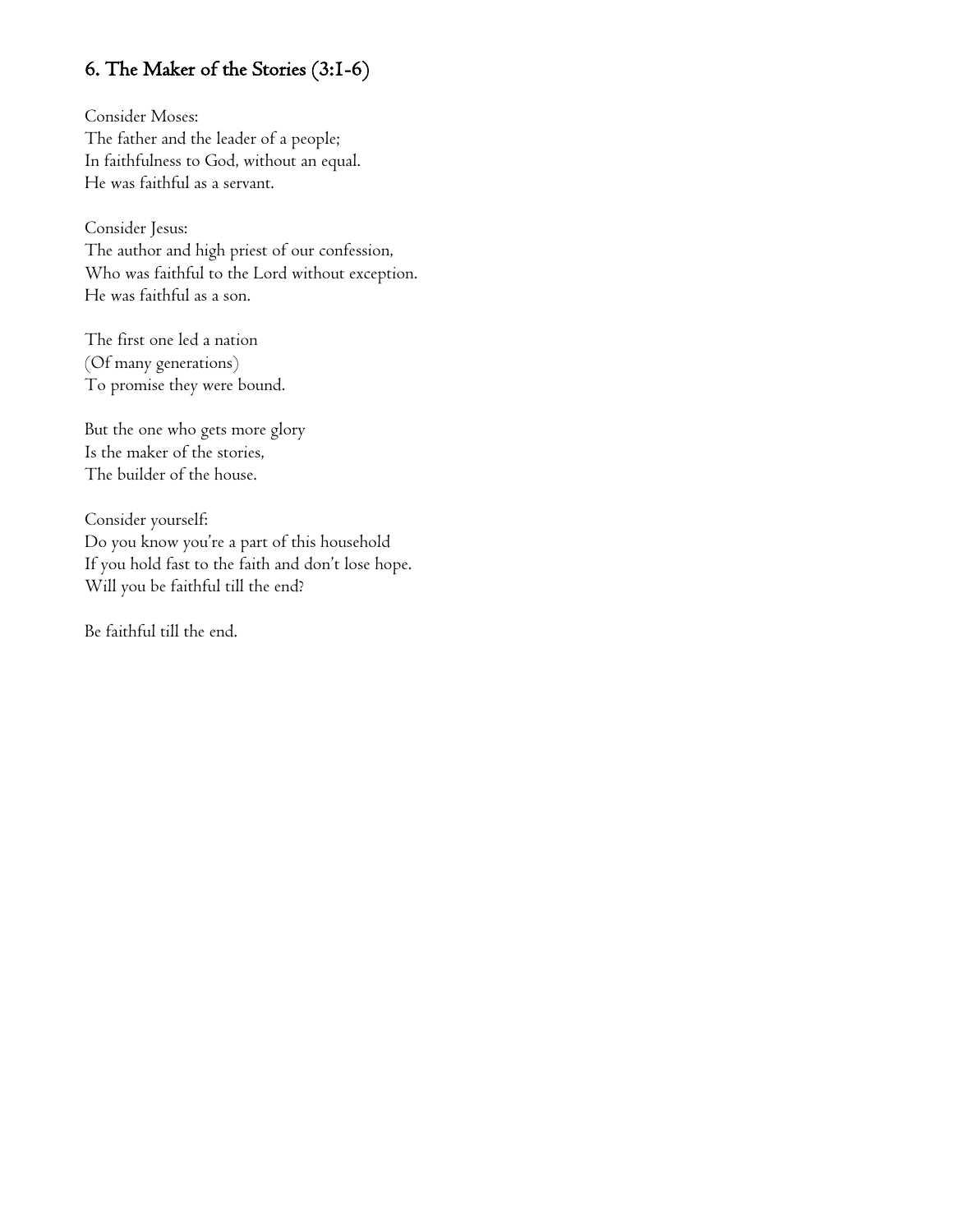### 7. Wandered (3:7-11)

Today if you his voice do hear, Let not your hearts be hardened, As in the wand'ring forty years When Israel roamed the wilderness And put the Lord God to the test. Their sins unpardoned.

The anger of the Lord provoked Against that generation, He justly said and rightly spoke, "In heart they always go astray; They have not known my gracious ways." Their condemnation.

They wandered on and wandered more No peace but only warring; In wrath, the Holy Father swore, "Because of their unfaithfulness, They'll enter not my promised rest." O heed the warning.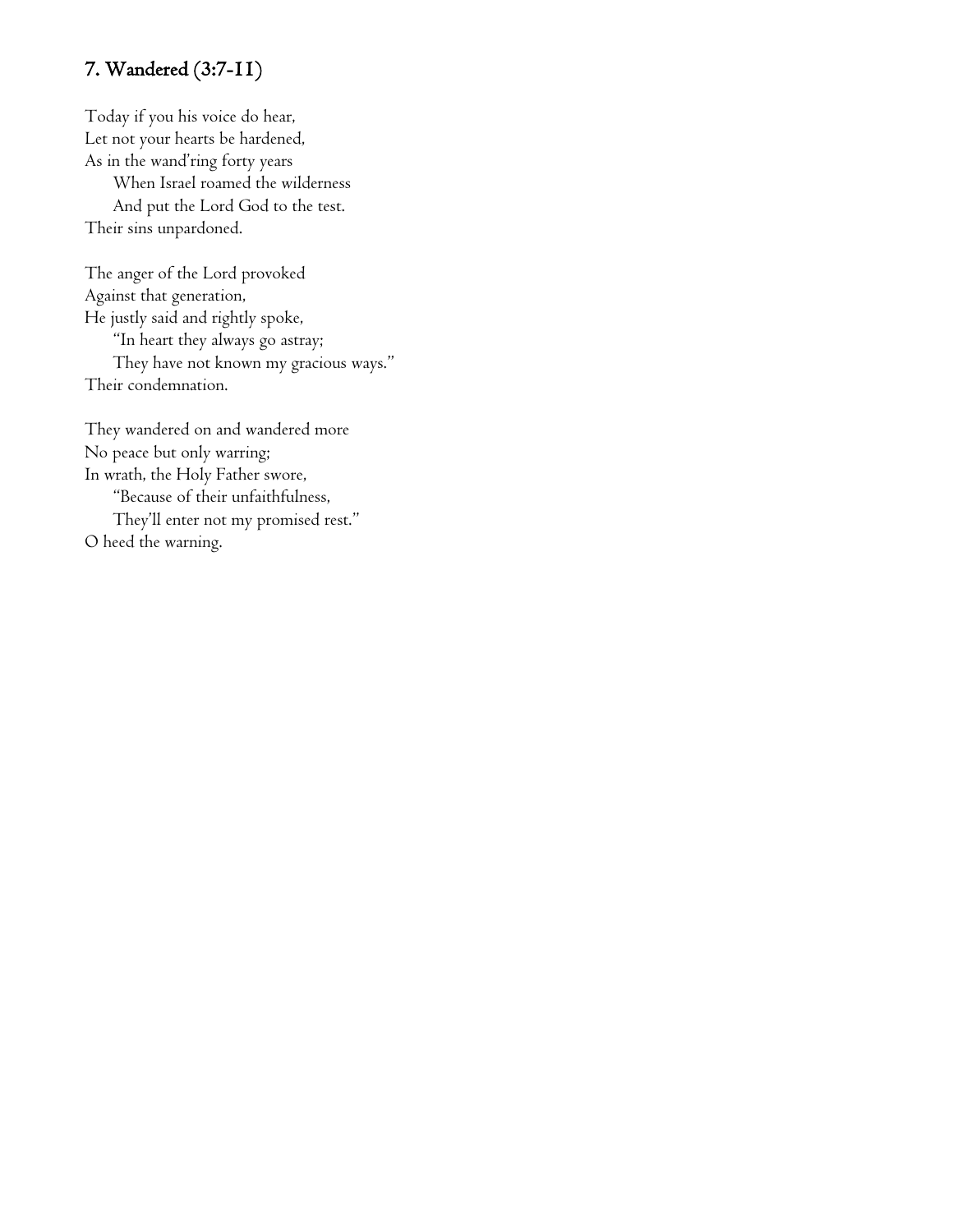### 8. Take Care, Pt. 1 (3:12-4:10)

Take care how you live your life, There may be a heart that's deceived by sin, Deep within you.

So take care how you live your life, There may be a heart that's deceived by sin,

Leading you to fall away, fall away from the living God.

O what a frightful thought!

As Israel wandered through the wilderness, You might wander through the wilderness of life, If you do not take care.

There still stands a promise for us To enter that rest (much better than land). And there still stands a promise for us To enter that blessed rest.

Take care how you live your life There may be a heart that's deceived by sin That's deep within your soul, So you better be careful.

Don't fall away, fall away!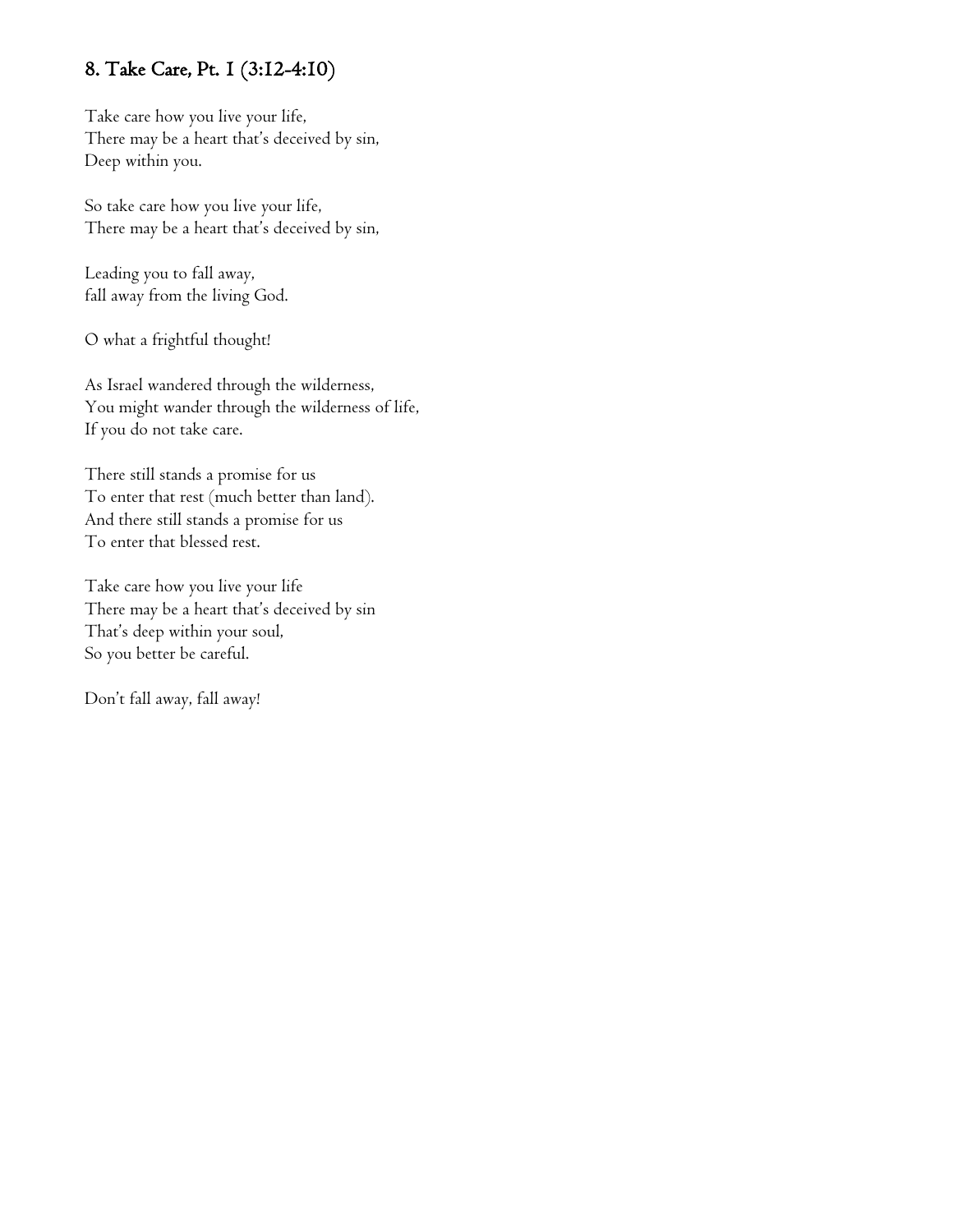### 9. Sword: A Second Warning (4:11-13)

Be warned, be warned, Pay attention to what you've heard. Don't drift away from the Word.

Be warned, be warned, Pay attention to what's been said. Strive to enter that rest.

For the Word of God is alive and kicking, Like a sword, it cuts with sharp precision

To the joints and the bones, To the spirit and soul, And it knows all your thoughts, Even more than you know.

Do you think you can hide From His all-seeing eyes? Or will your vices and sins Be exposed in the light?

Be warned.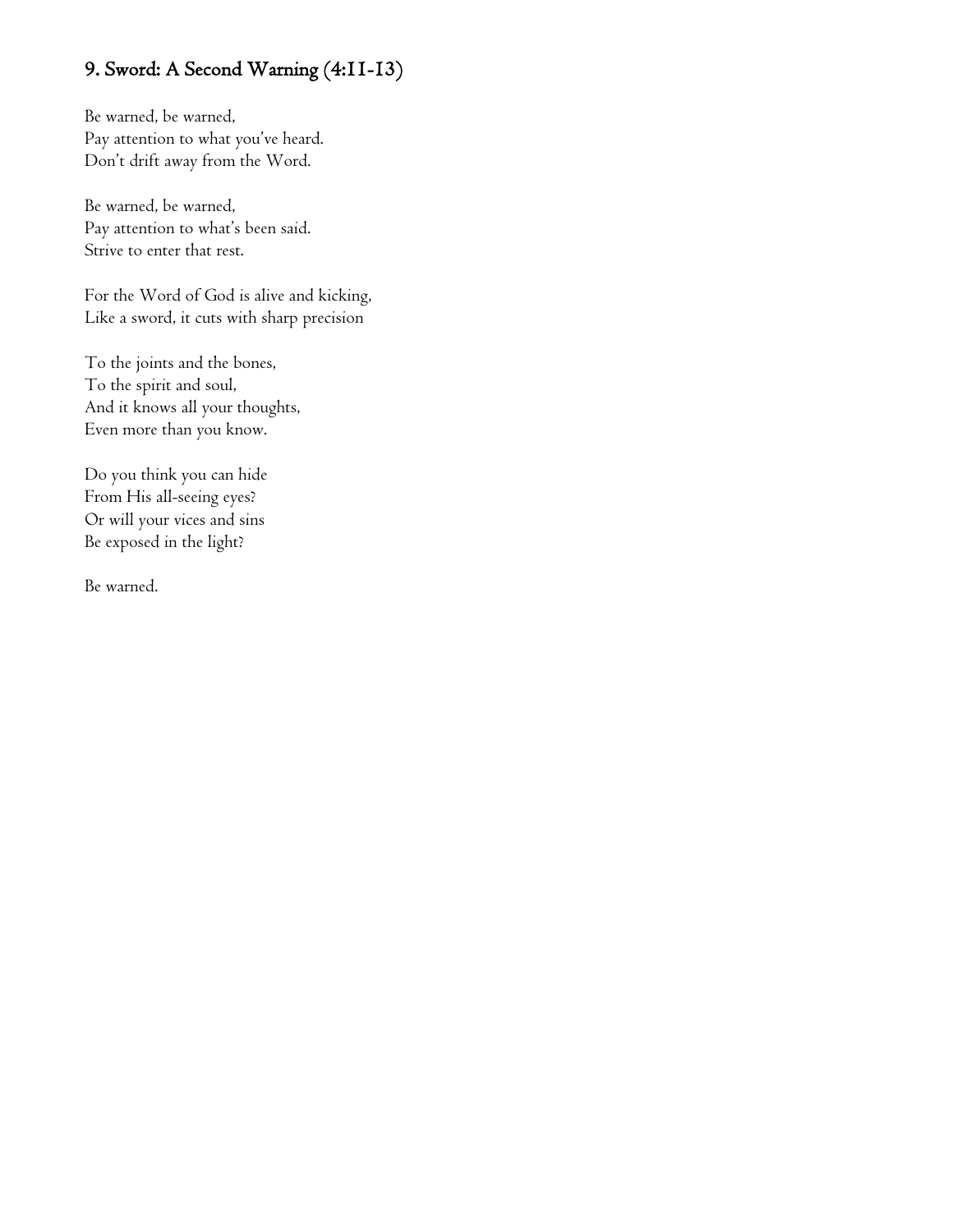### 10. Peace on Earth… / A Conversation (4:14-5:10)

Since we have a great high priest, A great high priest, Our Jesus

Who has passed through heavenlies To intercede for us.

Let us hold fast our confession, For the Lord has been there too;

And let us draw near to heaven He will help you through.

Let me tell you 'bout the high priests, Chosen from among men, sent to represent them, And to act on behalf of a people that have a sin problem.

//

Let me tell you 'bout the high priest, Once every year, there's a day where they, Well he enters in the holiest place, To ask grace to be saved from the sin problem.

Let me ask you 'bout this high priest: Sounds like a righteous guy. Is his life spotless and sanctified? Nothin' condemnin' him like a sin problem?

Let me tell you the sin problem, The funny thing is, as you'll see, He has the same disease. So he must atone for his own sins first.

What on earth? It's like he's not a very good high priest. How's he gonna intercede when he's got the same infirmity?

Wouldn't the Lord show anger towards him as well Cause just as sinful as the rest of Israel?

I see your point but you've gotta see mine: These men were appointed by God's design, Designed to die? No designed to sympathize With the lives of the Israelites.

I think you might be losing your mind, there, Thom! Sympathy's not going to save. I know but listen to what I'm saying, Kelsie.

These guys are like shadows and types. Yeah, ineffectual types. Your guitar's an ineffectual type.

But what we can agree on is this: Jesus, He is better, He is infinitely better. Blameless, spotless, sinless, righteous. Able to fight this sinful-itis,

Able to right these wrongs that plague us, Able to justify and save us, Able to sympathize with our weakness Cause He has taken on flesh to seek us.

He is better in every way Than the Levite priests of the olden days, For His priestly reign will never ever cease, And he is of the order of an ancient priest.

As said by the Lord who declared it so And appointed Him a priest by the word of an oath.

Let us tell you 'bout this great high priest.

In the days of His flesh, He prayed (With cries and tears, with righteous fear) To the one who was able to save Him from death.

Though a son, He learned to obey By bearing weight and suff ring pain, And a perfect priest he became.

And now He is able to save us from death.

For He is of the order of Melchizedek.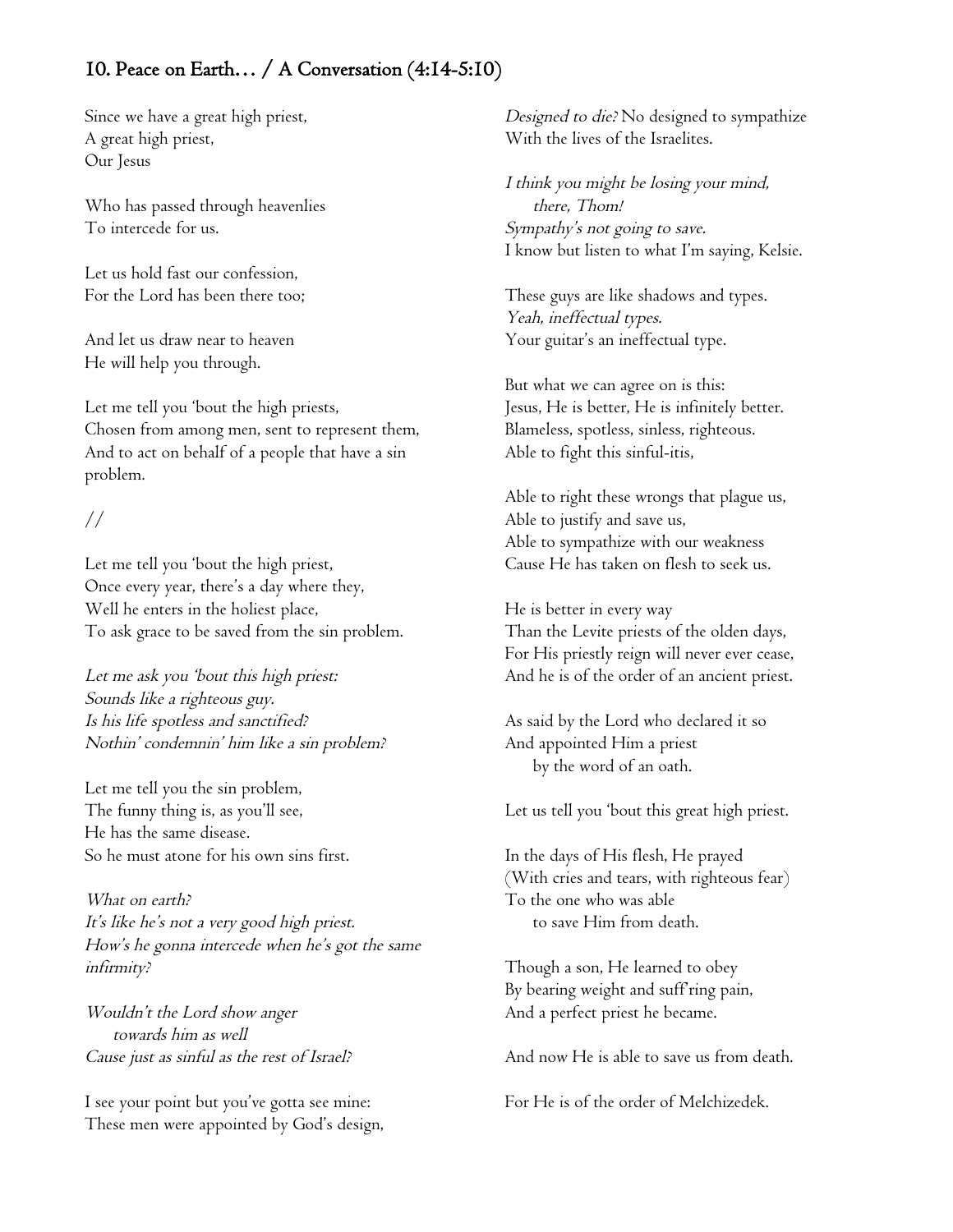### 11. The ABC's of Theology (5:11-6:3)

There is more I'd like to say Of how Jesus is the great high priest, But I find it's hard to explain To ones of such immaturity.

You're like little kids who eat Only milk—can't handle meat.

The ABCs of theology Are all that you can grasp, it seems.

Your hearing, it is really bad. On a scale of one to ten It's like a four (that's really sad). I have to tell you things again.

You're like little kids who listen To just enough, so much they're missin'!

The ABCs of theology: Say it once and then repeat.

You're like little kids who think That bad is good, and goodness stinks.

The ABCs of theology, Come with me, there's more to see.

But, be warned, the road is steep.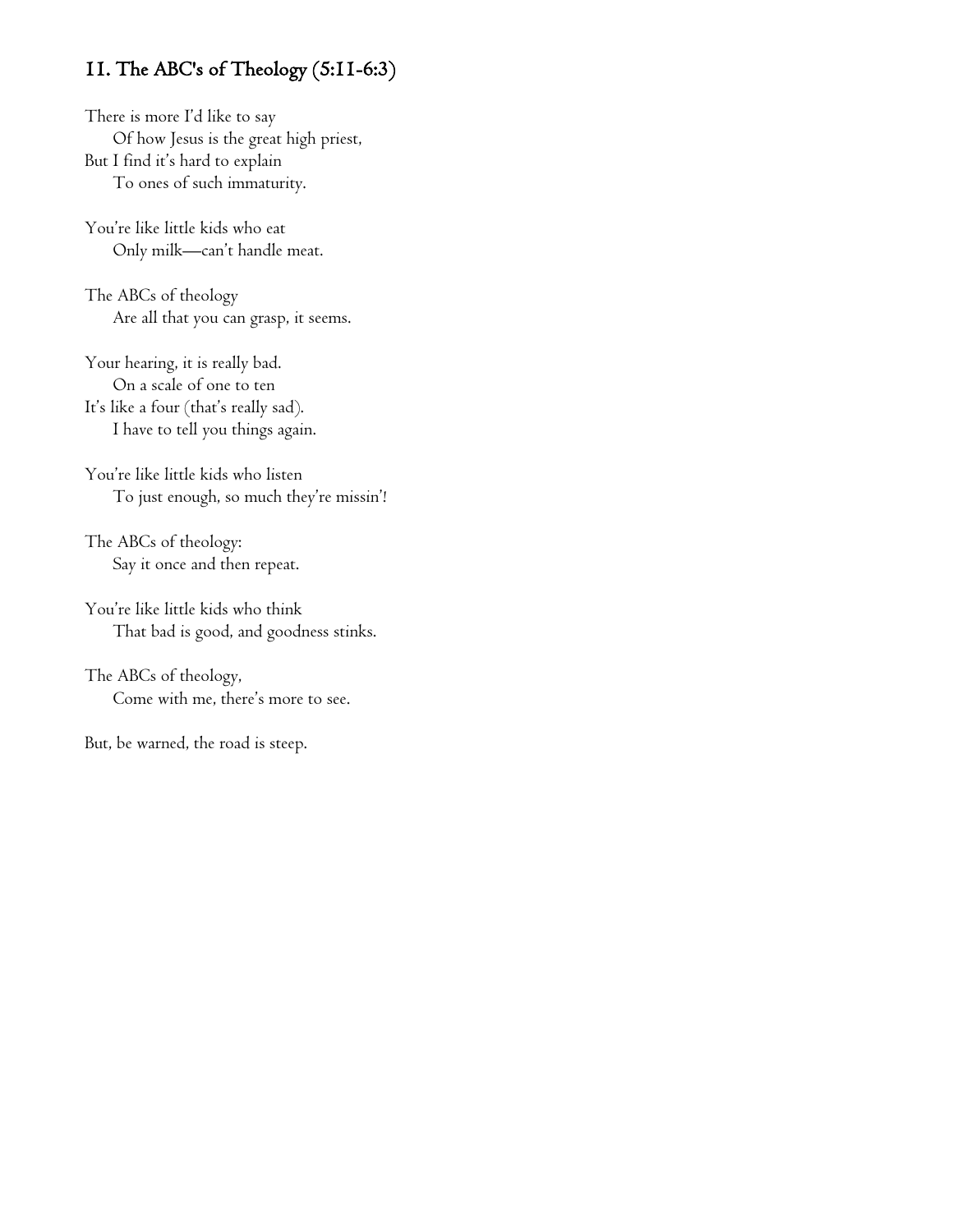### 12. Wilderness: A Third Warning (6:4-8)

As Israel wandered through the wilderness, You might wander through the wilderness.

As Israel wandered through the wilderness, You might wander through the wilderness of life.

In the case of those whose minds have been lit, Who have tasted and wasted the heavenly gift,

Who have shared in the Spirit, Who have shaken and stirred, Who have savored the flavors Of the goodness of the Word of God

And the powers that come one day, Yet from grace they have fallen away,

You cannot restore them, they will not repent, They will not cry mercy, they will not relent For the Son they have placed on the cross again, And are holding the Christ in contempt.

Like the land that has drunk of the rain from the Lord And is blessed for the crop that the earth brings forth, Are the ones who endure, are the ones who persist, Are the ones who remain in the faith.

But if you neglect what you've heard And the truth you've confessed, And abandon the faith And you live for the flesh,

You cannot expect that the Father will bless you For your thistles and thorns.

B warned, be warned! Pay attention to what you've heard, Don't drift away from the Word.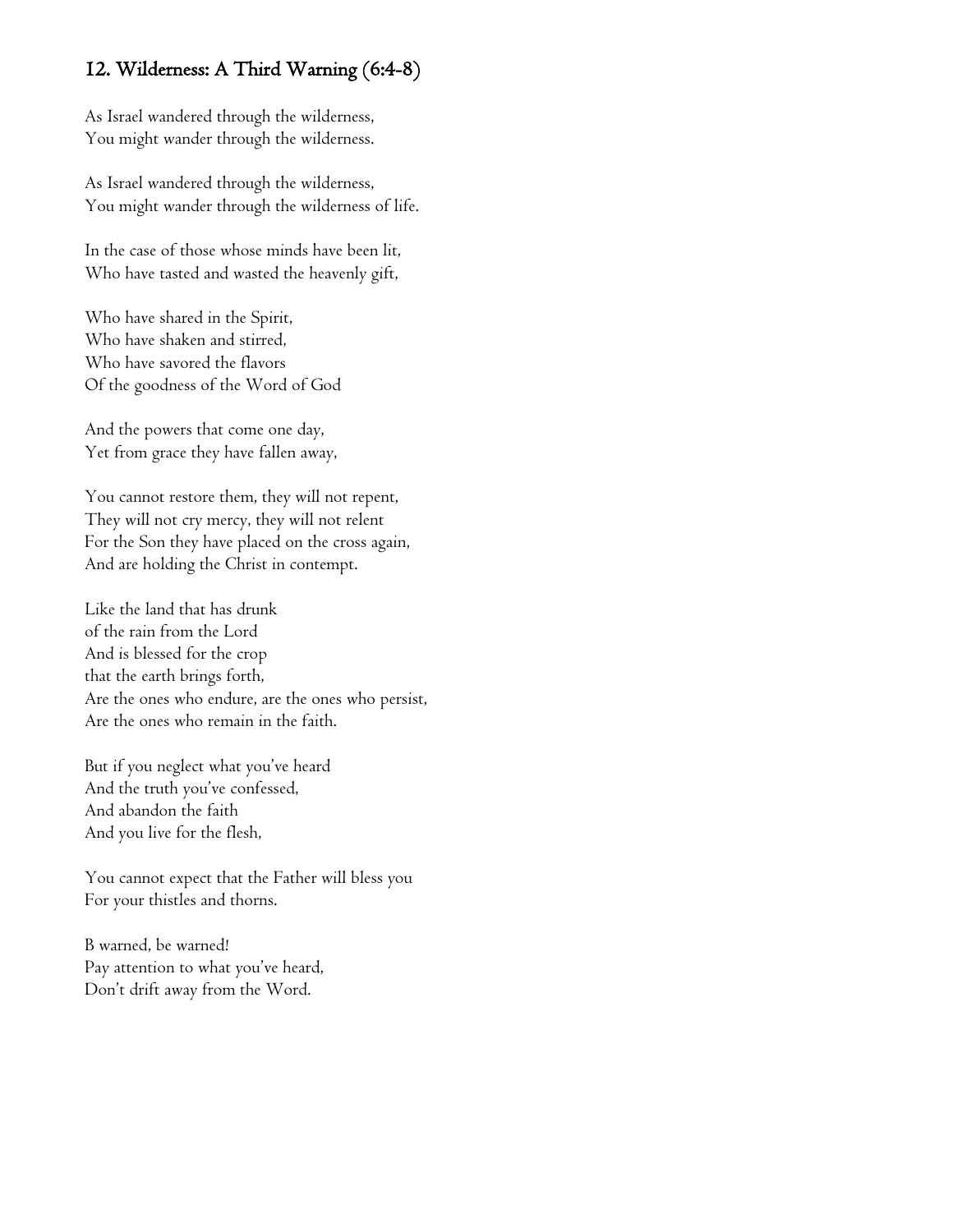### 13. In the Past, Pts. 1 and 2 (6:9-20)

Though we speak in this way, I believe that better things will come, If you hold on.

For you have shown yourself faithful in the past, And I know that faith will last.

O, don't you let go of the promise of God, He's never going to let you down, He's never going to let you down.

O, if you just hold on to His word, If you hold on and endure,

There's hope.

 $\setminus$ 

When God made a promise to Abraham, He couldn't swear by anyone less than Him, So he swore by himself, what else could He do To show that His promises would come true?

And the same applies to the present time, His word's still true, for He cannot lie; So he sealed His oath with two unmoving lines From a distant Psalm from a distant time.

We have a sure anchor of the soul, A sure anchor of the soul, A hope that goes into the inner place, Behind the curtain that separates.

We have a sure anchor of the soul, And a steadfast hope that holds, And there's no more fear: Draw near to God through Christ.

We have a sure and a steadfast anchor of the soul, A steadfast anchor of the soul: A priest not vexed by death, not appointed by sex, But according to the order of Melchizidek.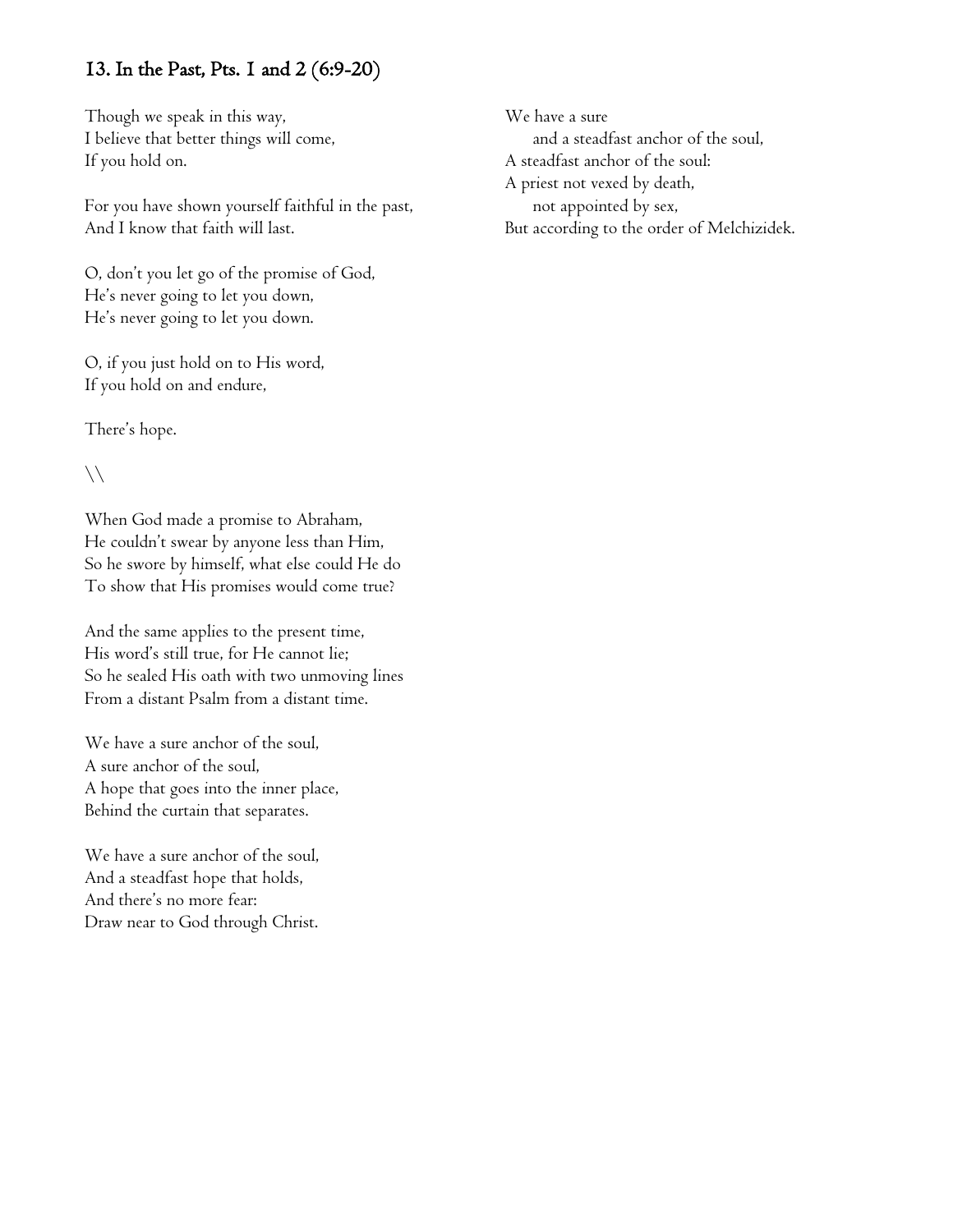### 14. Death and Melchizedek (7:1-28)

The story's told: There was a man in days of old, A king and priest of Salem's fold Of righteousness and peace.

A mystery: His life and how he came to be, His days went on unendingly. Much like Christ foretold.

O come and see How great a man, this ancient priest, Whose line we find has never ceased It waits in sleep.

One day this king Was met by Abram's company, Who gave a tenth of everything. A blessing he presents.

And, in one sense, The sons of Levi future tense, They also gave up ten percent To bless the greater priest.

O come and see How great a man, this wand'ring King, Who from the Father's gifts received.

A better priest Than Levi's dying dynasty: When met with death, the next succeeds To intercede.

O come! Behold! The King and Priest of Salem's fold Who came and went and yet we're told A priest like him would rise.

Behold, the Christ. Appointed as a priest on high, To intercede both day and night, He never dies.

#### $\setminus$

You are a priest forever, A priest who will never die, According to the ancient order Of a newly awakened line!

Hail to the Son! Hail to the King of Peace, The Righteous One: Our great high priest!

You are a priest, You are a priest forever.

Goodbye, earth…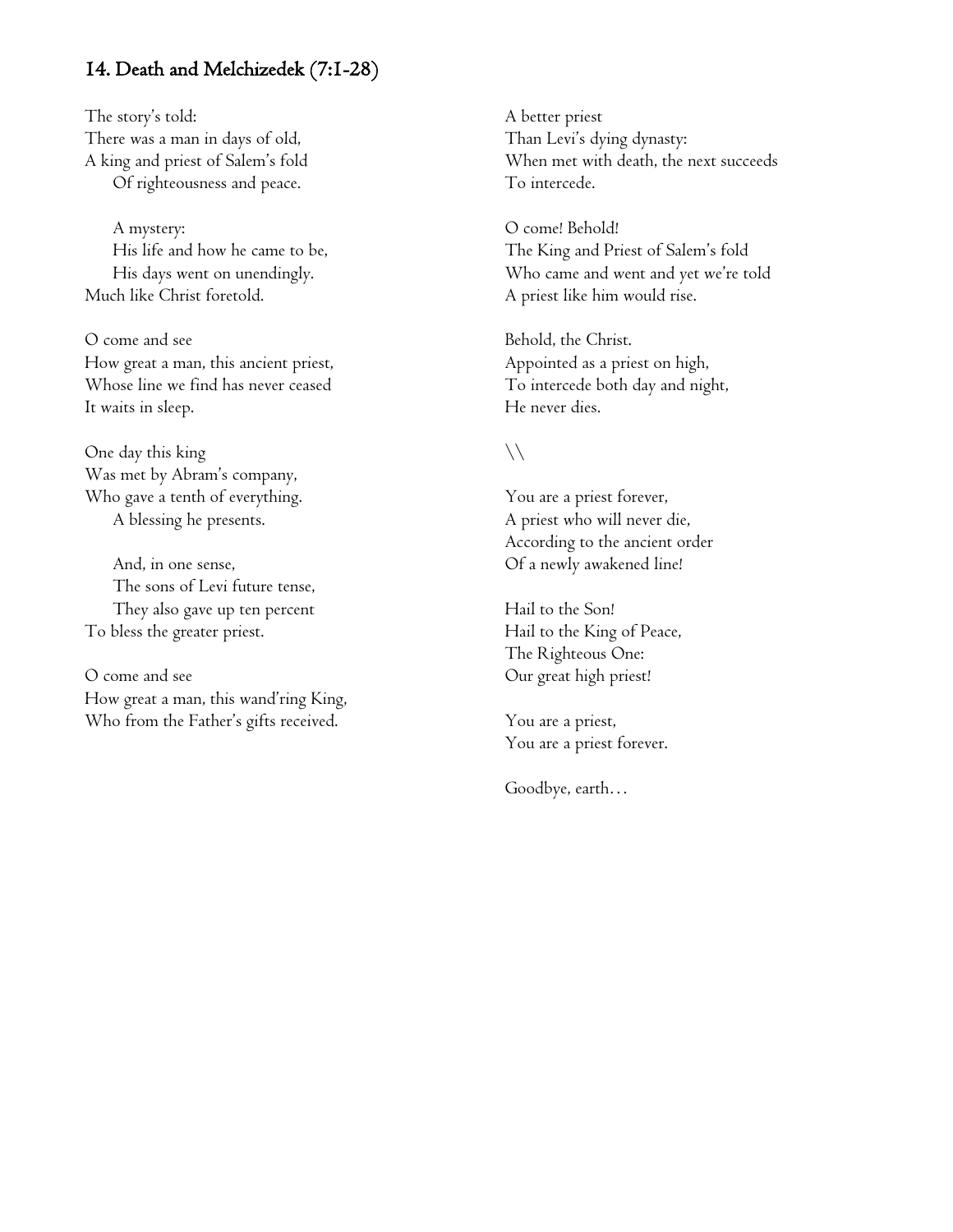### 15. Shadows (8:1-7)

#### Hello, heaven!

Now the point in what we're saying, The point in what we've said Is that we have a priest who's seated in heav'n.

He's gone in to present, He's gone into the tent But a place not made by men.

There are shadows on the ground, And it makes you think There's a light up above in the sky.

The light shines down, And the darkness speaks Of a true and heavenly height.

So what's he gonna give? And what's it gonna take To have peace on earth for heaven's sake?

The promises of old, Will these promises unfold? Have the new ones been foretold?

There are shadows on the ground, And it makes you think There's a light up above in the sky.

The earth spins 'round, The shadows speak Of a true and heavenly sight.

There are shadows on the ground, And it makes you think There is something so much better up above.

The light shines down, And the darkness shrinks From a true and heavenly light.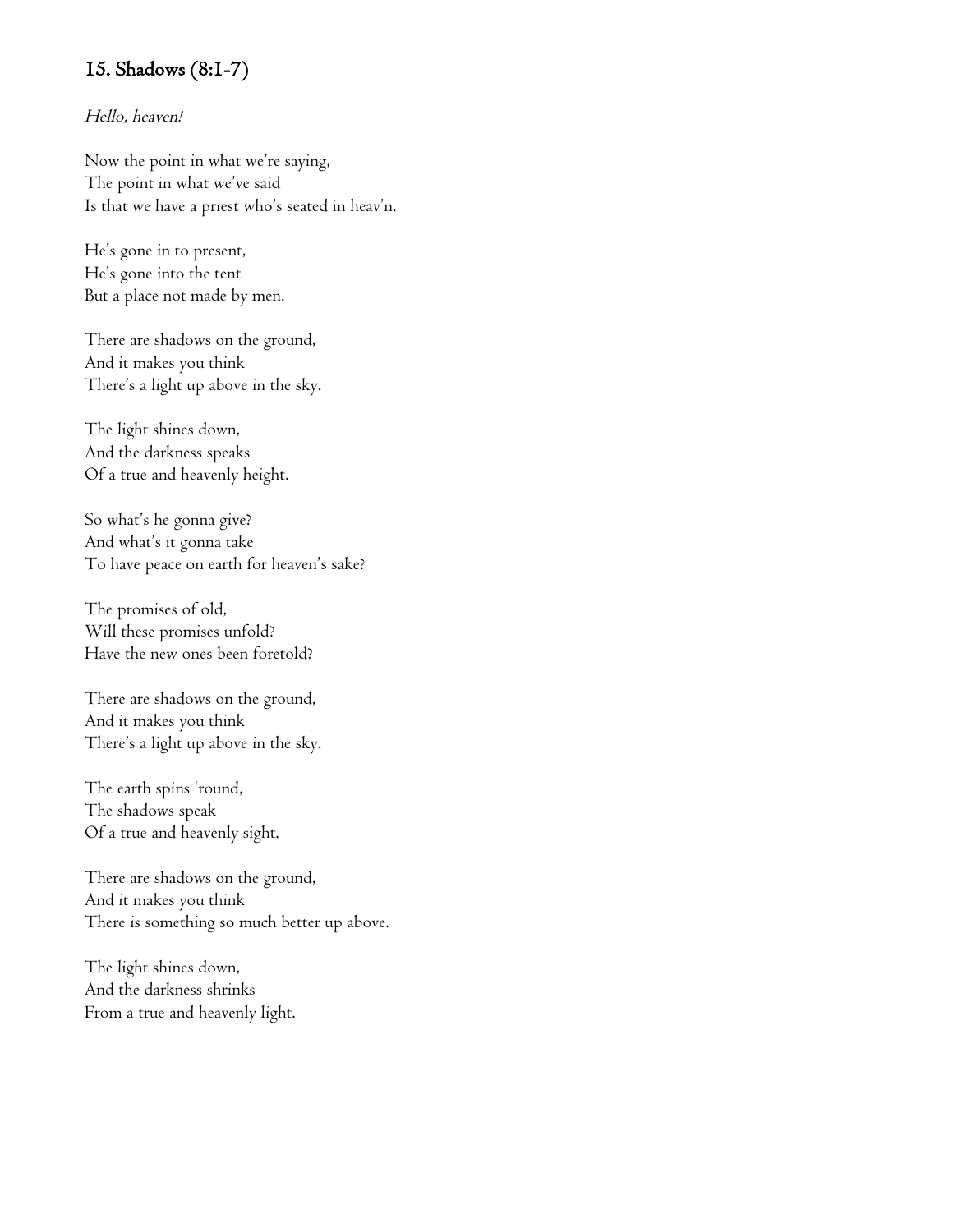### 16. Wondered (8:8-13)

"Behold the days are coming soon," Declares the Lord of all, "When I will covenant anew With Israel and Judah, both, A better one than long ago: A better law."

"I'll put this Law onto their minds, And write it on their hearts, From everlasting, I've designed That I will be their God above And they shall be my people, loved And set apart."

"Behold the days are coming soon," Declares the Lord, "When I will make all things new." And you'll no longer need to teach Your neighbor, Joe, your best friend, Pete, For everyone, from big to small, Will know me well, and I'll recall Their sins no more."

If you endure.

A new and better way, The old has come and gone; The shadows fade away, The light of heaven dawns.

A new and better way, A new and better way, The earthly shadows fade, The light of heaven breaks.

A new and better way…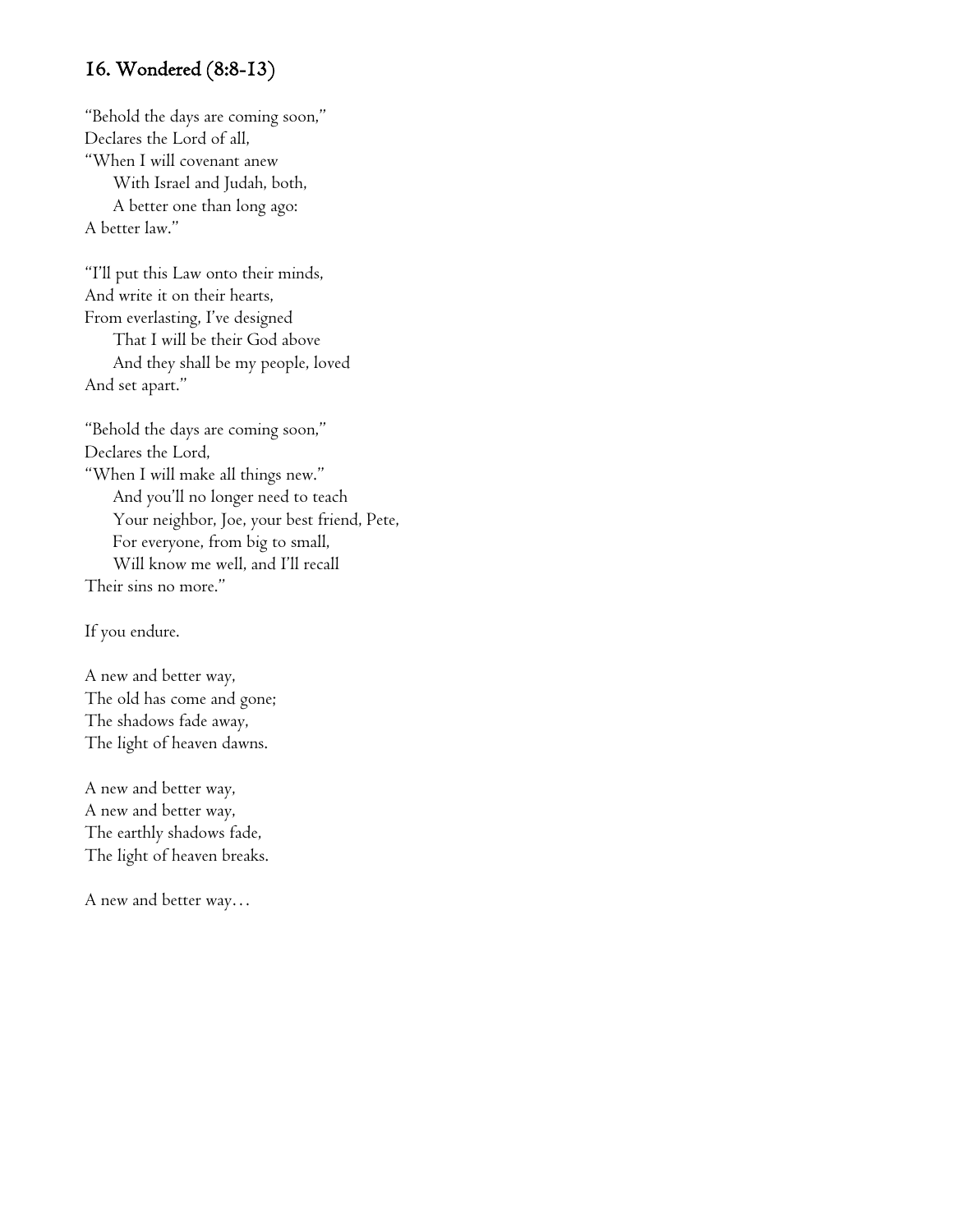### 17. The Old (9:1-10)

Now gather 'round all you ladies and gents: Let me tell you about this earthly tent To where the Lord descended And people were told to repent.

What you may not know, there Jane and Joe, Is that long ago they'd take bulls and goats And they'd cut their throats And hope the blood would save-a their souls.

If you look back, Jack, to the Tabernacle With a deep respect, I think you'll be thankful That the old is gone, And the new has taken its place.

It was glorious space, that holy tent, For that come-but-stay-away covenant, But the new's been sent, And the old has passed away.

Now don't mishear me, don't get me wrong, It was splendid tent forty-five feet long And fifteen high and fifteen wide, With beautiful walls on the side And it was divided in two big parts.

The priest would start in the holy place Where he would go in each day to offer things So that the Lord would change his mind And not destroy everyone in line.

The next part was the Most Holy Place And every year there was just one day, Where the high priest would go behind the curtain

Determined to avert the certain wrath of God That would destroy the vermin of the land.

And in the grand plan of wisdom divine, The inside was like a Garden, ripe With relics prized which symbolized That Paradise you might could find.

If you look back, Jack, to the Tabernacle With a deep respect, I think you'll be thankful That the old is gone, And the new has taken its place.

It was glorious space, that holy tent, For that come-but-stay-away covenant, But the new's been sent, And the old has passed away.

### $\setminus$

Kill the bull, offer the grain, Make a sacrifice to God and then do it again.

### $\setminus$

What can wash away my sin? Not the blood of animals. What can make me whole again? Not the blood of animals.

O feeble is the stream That leaves my soul unclean! No creature can redeem. Not the blood of animals.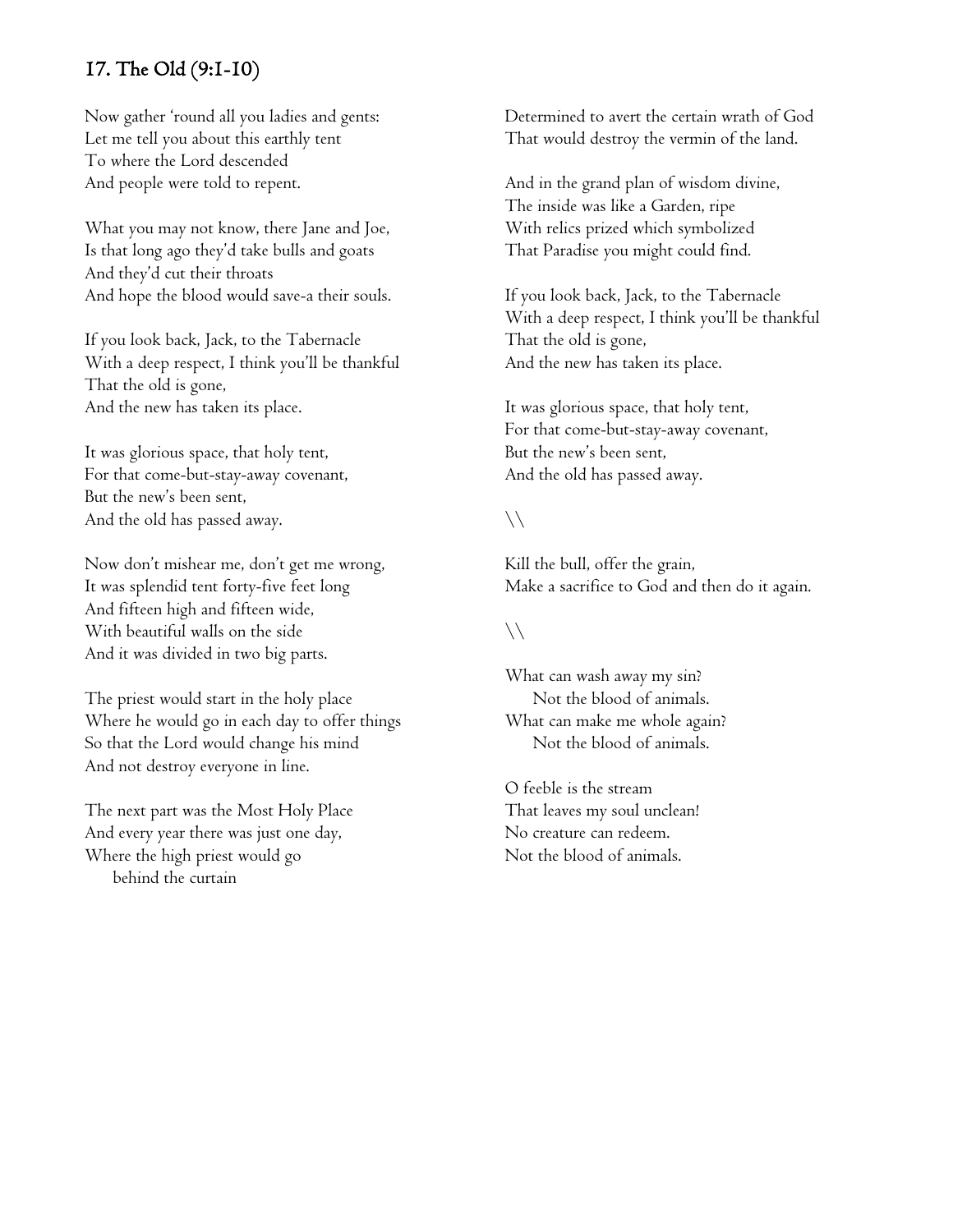### 18. The New (9:11-10:18)

When Christ appeared as a high priest Of the good things that have come, Then through the new, the greater, more perfect plea, Through the blood of the Son,

The Father's wrath was quenched at last. Forgiveness was won!

Once for all the Son of God Has offered up His life. Once for all, the Lamb was slain, The Final Sacrifice.

And once for all, for all who once were dead, But are now alive.

Once for all.

Once for all the Son of God Has offered up His life. Once for all, the Lamb was slain, The Final Sacrifice.

And once for all, for all who once were dead, But are now alive.

Once for all, for all who walk by faith And stand in Christ.

Once for all.

What can wash away my sins? Nothing but the blood of Jesus! What can make me whole again? Nothing but the blood of Jesus!

O precious is the flow That makes me white as snow! No other fount I know! Nothing but the blood of Jesus!

And if you look back, Jack, to the tabernacle With a deep respect, I think you'll be thankful That the old is gone and the new has taken its place.

It was a glorious space that holy tent For that come-but-stay-away covenant, But the new's been sent and the old has passed away.

But the new's been sent and the old has passed away.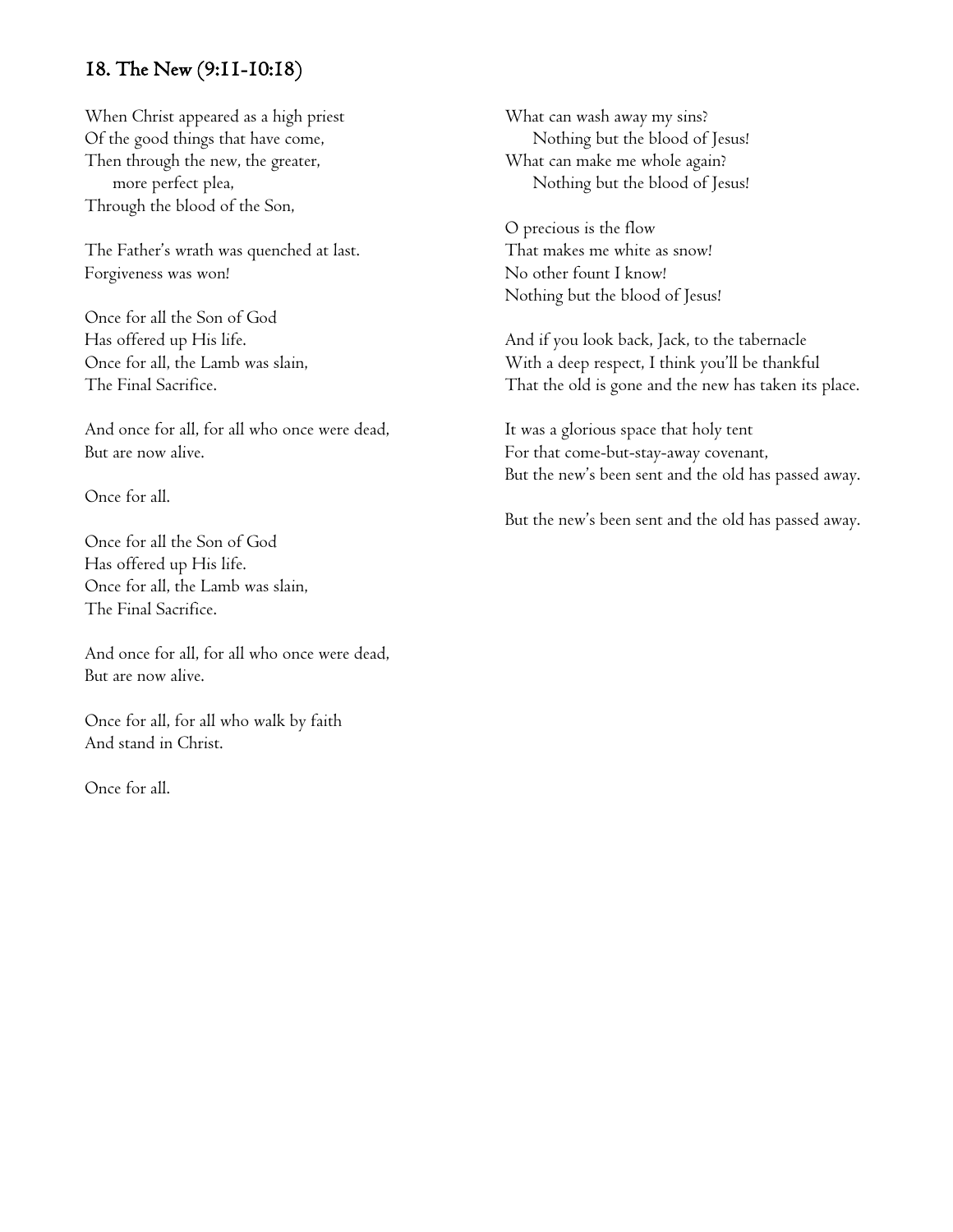## 19. …For Heaven's Sake (10:19-25)

Since we have such confidence To make an entrance Into the presence of the Lord,

Through our great high priest Who stands between The saints and the presence of the Lord.

Let us draw near to heaven, With a heart that's clean and true.

And let us hold fast our confession For the Lord will never leave you.

Let us stir each other up To love and good deeds So that in time it may not be That we neglect to meet.

But as the Day draws near, Encourage each one here.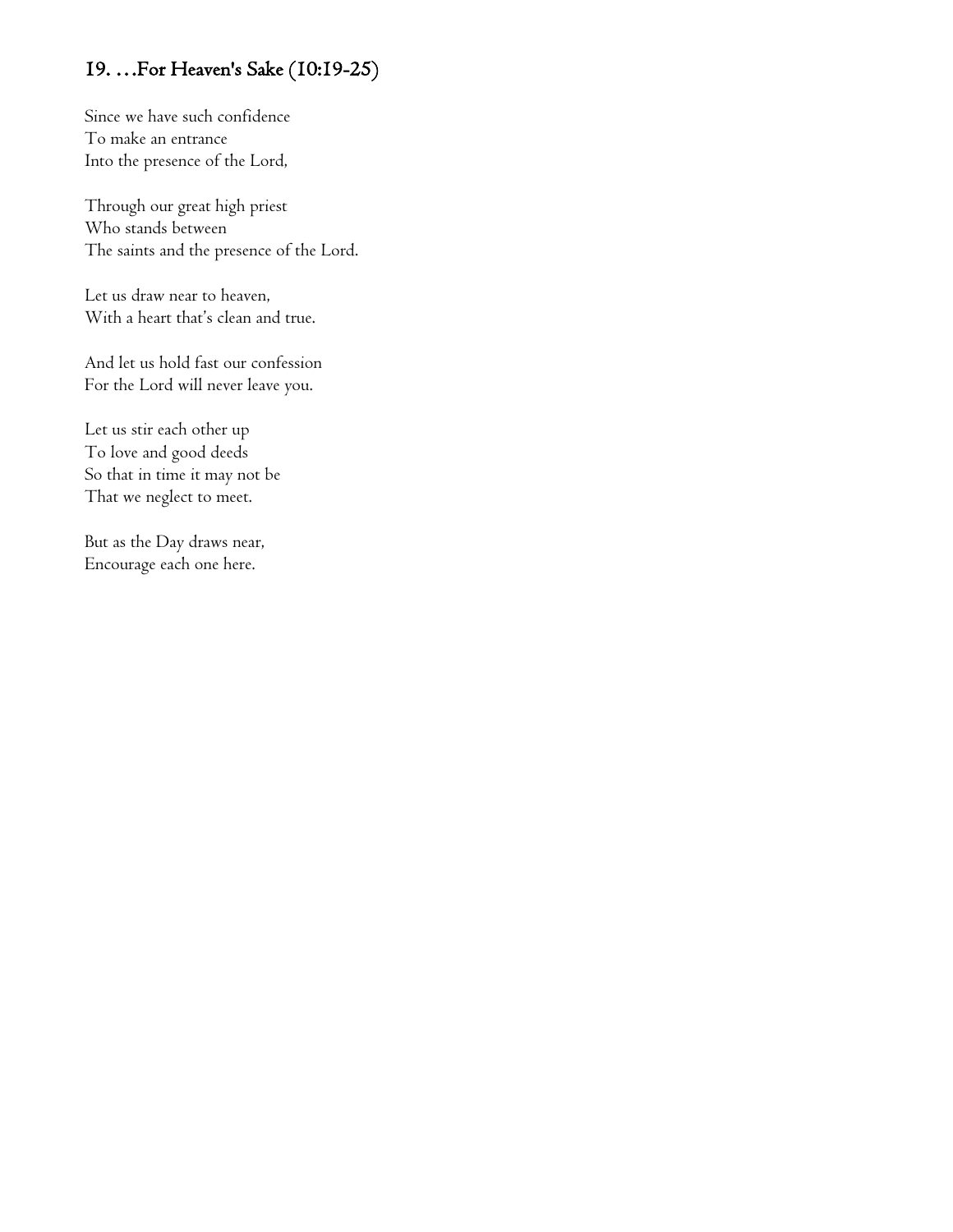### 20. Fury: A Fourth Warning (10:26-31)

For if we go on sinning deliberately after receiving the knowledge of the truth, there no longer remains a sacrifice for sins, but a fearful expectation of judgment, and a fury of fire that will consume the adversaries. Anyone who has set aside the law of Moses dies without mercy on the evidence of two or three witnesses.

How much worse punishment, do you think, will be deserved by the one who has trampled underfoot the Son of God, and has profaned the blood of the covenant by which he was sanctified, and has outraged the Spirit of grace? For we know him who said, "Vengeance is mine; I will repay." And again, "The Lord will judge his people."

It is a fearful thing to fall into the hands of the living God.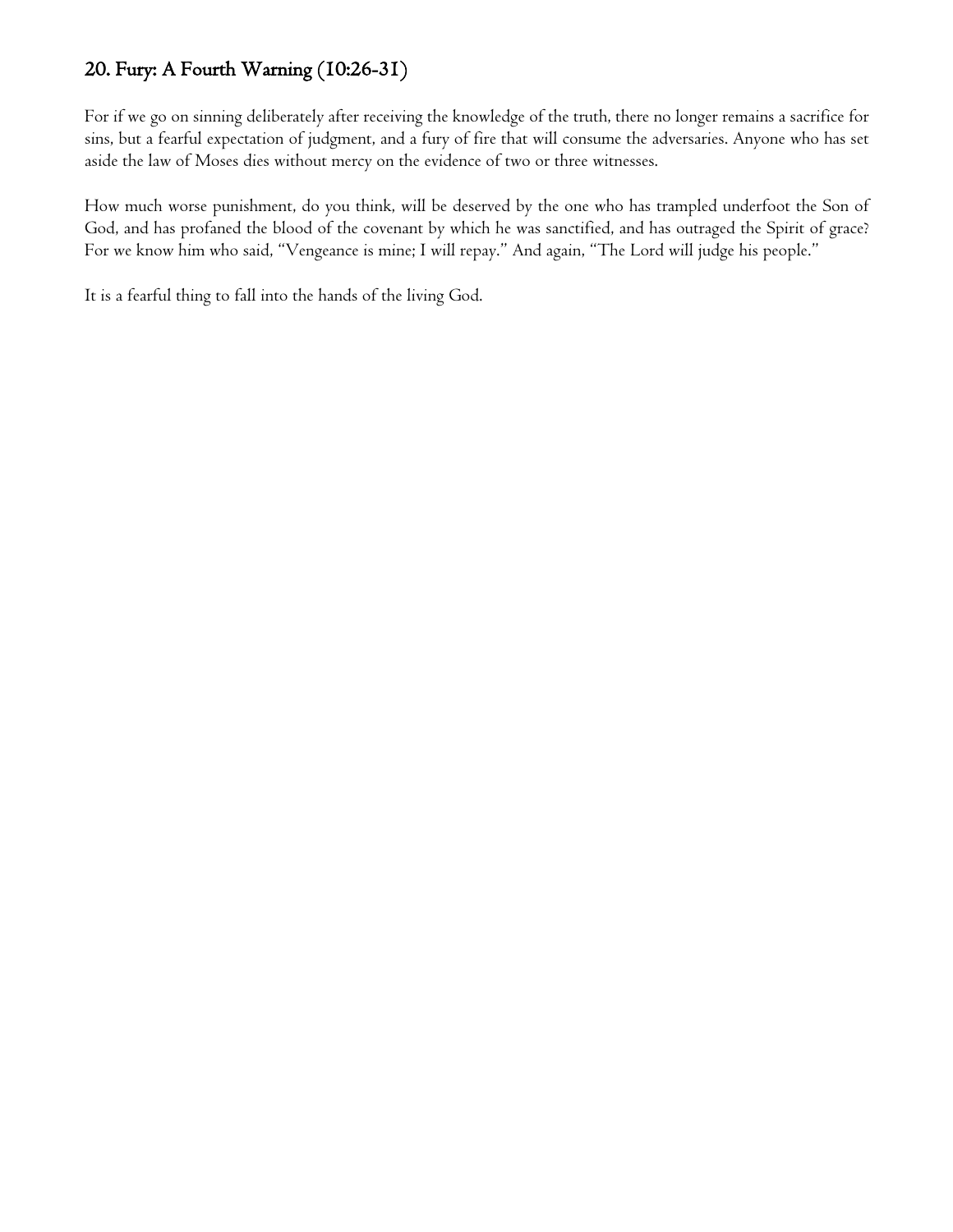# 21. In the Past, Pt. 3 (10:32-39)

But I'll speak in this way: I believe that better things will come, But you need to hold on!

For you have shown yourself faithful in the past, Now let that faith last!

O don't' let go of the promise of God! He's never going to let you down, He's never going to let you down.

O come on, just hold on to His word, You need to hold on and endure

And see you're not alone.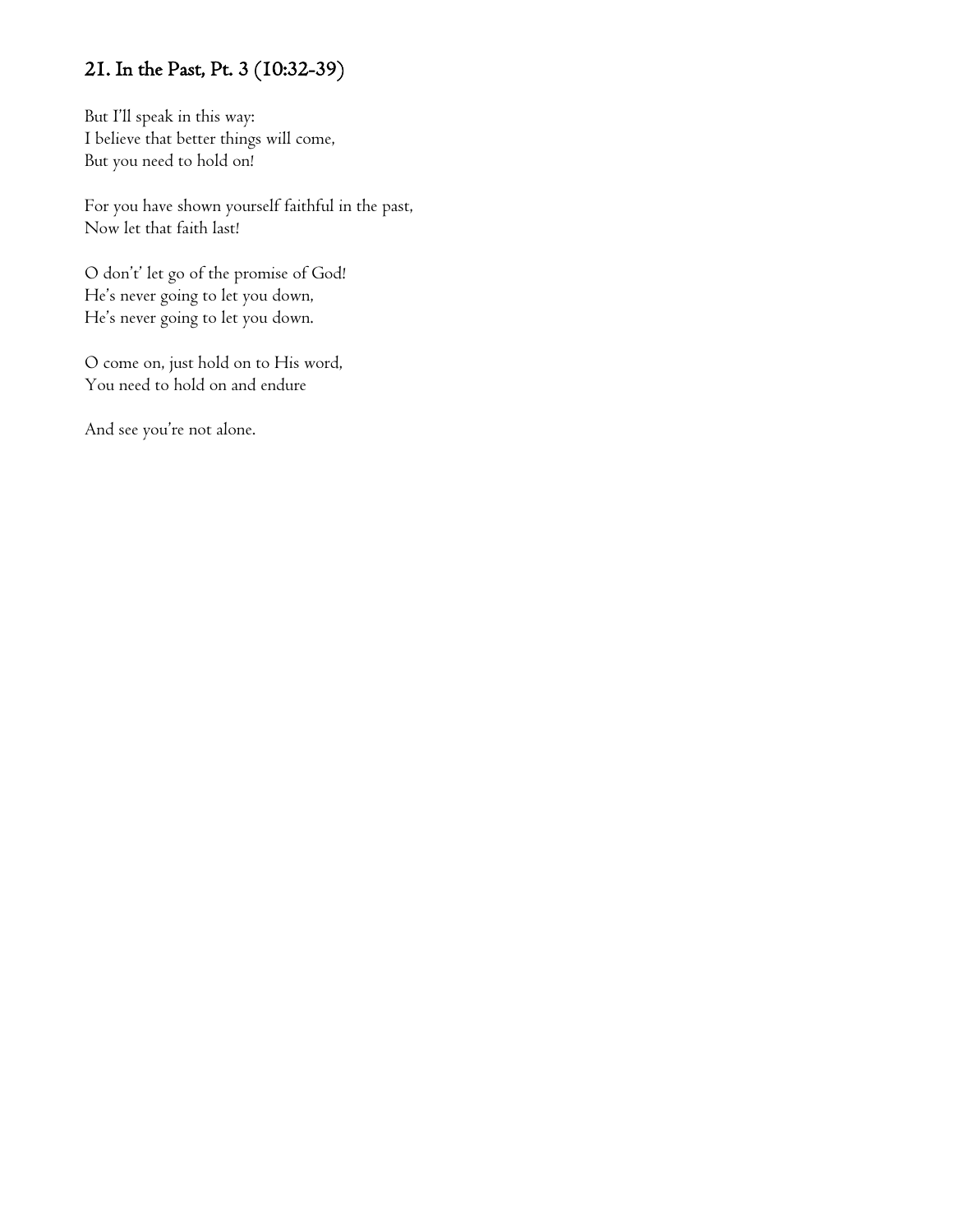### 22. By Faith (11:1-40)

By faith the son of Adam gave From his earthen table A better gift than Cain, Who was, it seems, not Able. Then came the Enoch lad. He lived his life for God, And God said, "Pack your bags": He was there, then he was not.

When Noah built the boat, He hoped that it would float. God had told him so, Man and beast to save. Water drawing nigh, He built the vessel high To keep his family dry— He lived and loved the Lord by faith.

One, two, three, four, five. All of these believed by faith and then they died, Before they did receive the promises of God.

By faith when Abe was called To voyage far away He tarried not nor dawdled, Instead he did obey. And traveled to a land, Where foreign men did roam And thus said Abraham: "This place will be my home."

Though she was too old, Sarah, she was told, "A baby you will hold, A child you will embrace." Sarah laughed at first, But God he kept his word, At the joyous birth, Sarah loved the Lord by faith. One, two, three, four, five. All of these believed by faith and then they died, Before they did receive the promises of God.

By faith then Abraham Offered up his son, But God gave him a ram And a hearty job-well-done. So the son lived on. When he wasn't wrestling He raised his own two sons, He gave them both a blessing.

Jacob gray and old, A blessing of his own He graciously bestowed On Joseph's sons one day. Joseph thusly spoke, "When Israel goes home Take along my bones"— They lived and loved the Lord by faith.

One, two, three, four, five. All of these believed by faith and then they died, Before they did receive the promises of God.

By faith when Moses led The Jews from slavery, They bravely pushed ahead And entered through the Sea. Marched around the town Of Jericho one week The walls came tumblin' down, O what a sight to see!

Despite her occupation And her reputation, Rahab gave salvation— The Israelites were safe.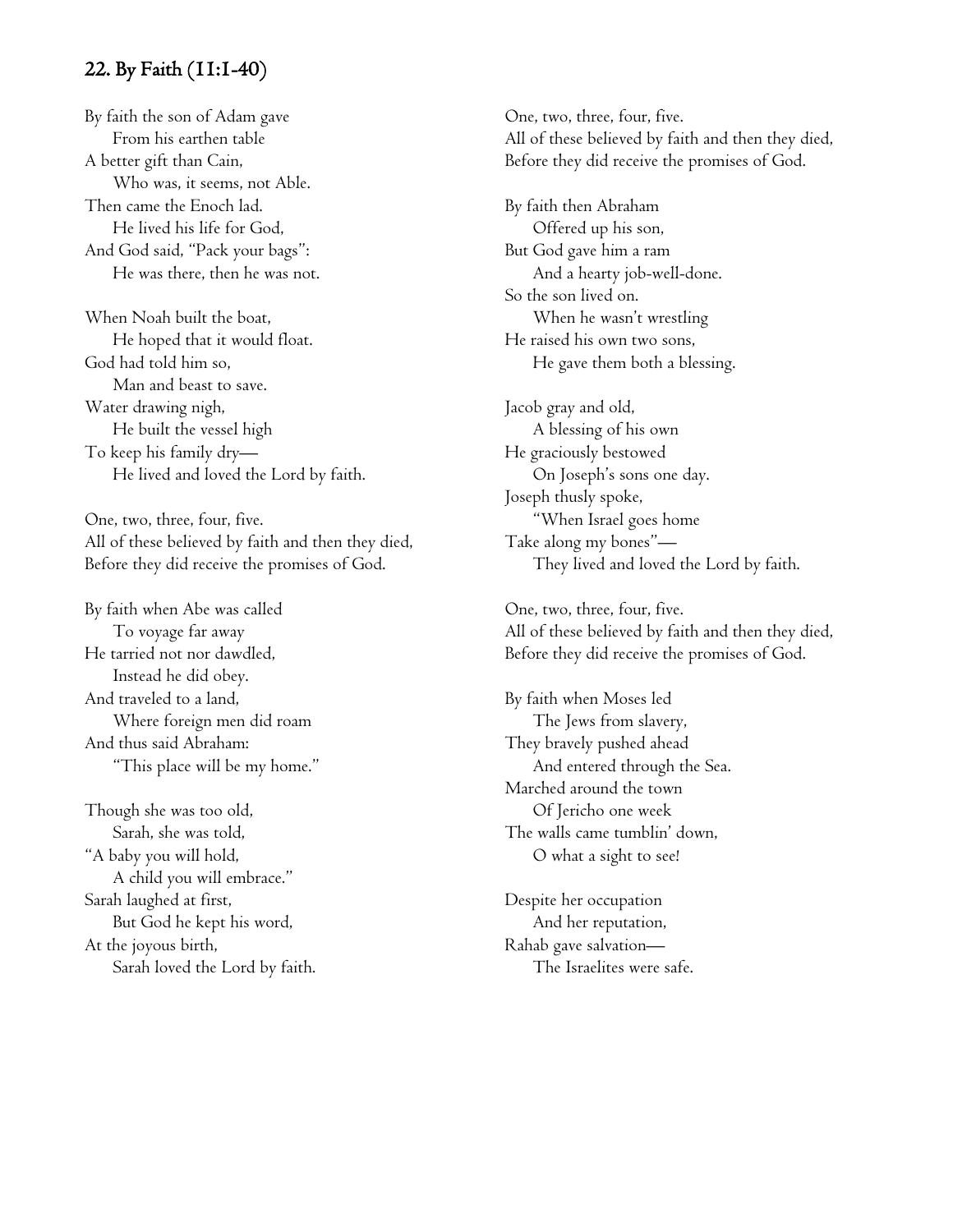When the Jewish spies Needed a place hide, She hid them way up high— We're told she served the Lord by faith.

One, two, three, four, five. All of these believed by faith and then they died, Before they did receive the promises of God.

And so much more to say, But time would not allow To sing the list of saints From Gideon till now: Folks who risked their lives And suffered in their days Enduring for the prize— The promise never came.

They saw them from afar, Greeted them like stars, Tasted them in part But never known in whole. Yet they did embrace The call to live by faith, Strangers in this place— A better land will be their home.

One, two, three, four, five. All of these believed by faith and then they died. Before they did receive the promises of God.

But you who have believed in Christ By faith you have received in life The promises of God.

So run, run!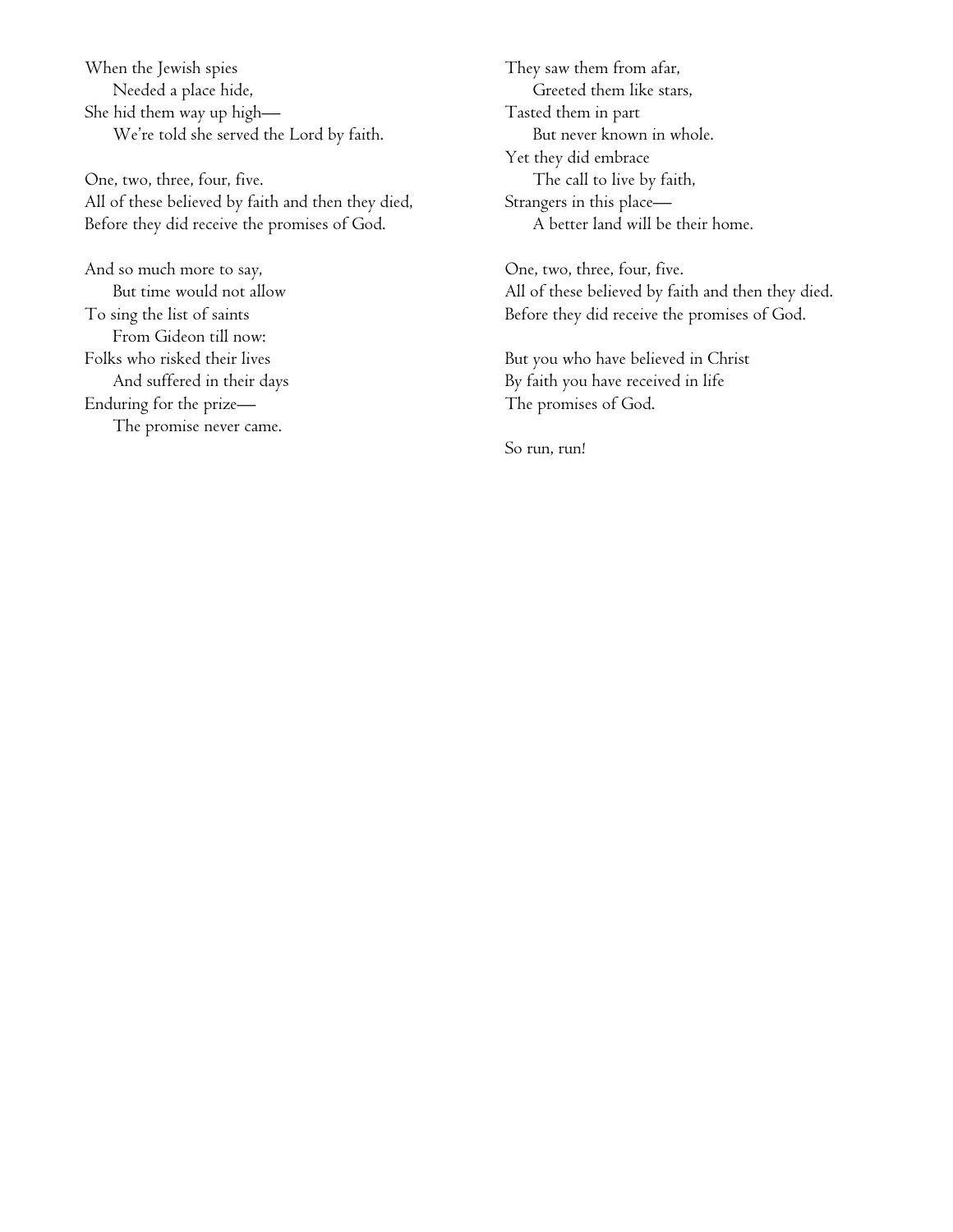### 23. Run Like Heaven (12:1-17)

Surrounded by this cloud of saints Who lived their lives and died by faith, Keep running for the prize that's sure to come.

And when the run is all but done, With your weary feet becoming numb, Look to the ones who have walked the road before.

The saints of old whose lives have called you to endure. And here's one more:

Consider Him, the Christ, The founder and perfecter of our faith, Who in spite of the shame and disgrace, Endured the cross, and he did it for the joy!

Consider Him, the Son, Our example of what it means To race and run by faith. He endured the cross, and he did for the joy!

So lay aside every weight And rid yourself of all your sin. Before you lies a lengthy race, Eendure for the win!

And when you find you're growing tired Of all the trials, pain, and scorn, Look to Christ and feel inspired— He has been there before.

So lay aside every weight And rid yourself of all your sin. Before you lies a lengthy race, Endure for the win!

And when your Father sends the rod And life seems to come undone

Remember it's the love of God, It's the love of God It's His love for his daughters and sons.

So keep running, running, running! Keep running all your days! Keep running, running, running. There is glory that awaits.

Keep running, running, running! Keep running till it hurts. Keep running, running, running. Till you leave this earth.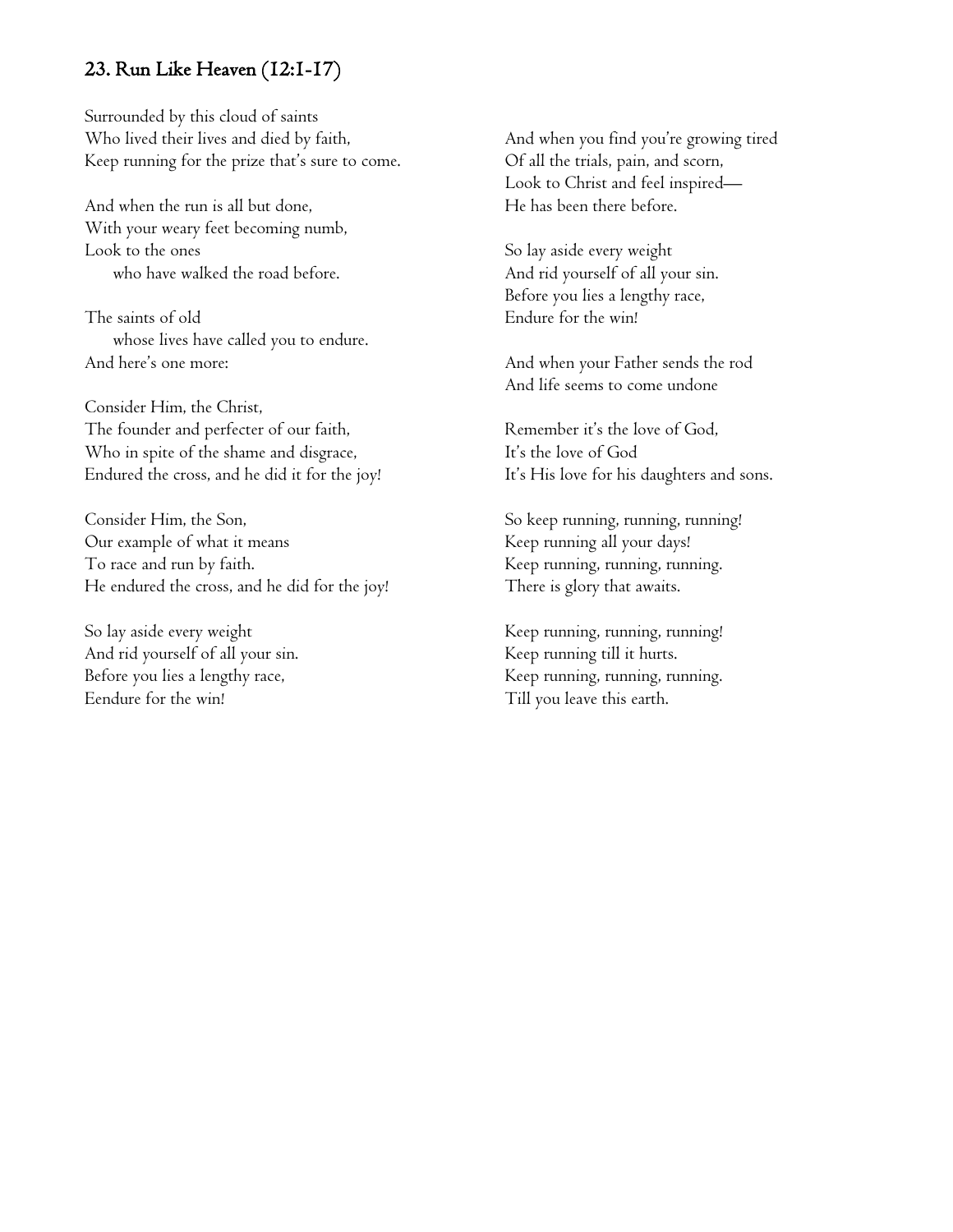### 24. Two Mountains (12:18-24)

There was a mountain filled with fear, Not a soul would dare draw near Fire and darkness took the air Of Sinai's height.

A tempest swirled and shook with haste, Gloom and terror joy replaced, A trumpet struck the mountain face Of Sinai's height.

Then a voice from heav'n was heard, None of Israel could endure The frightening words. O speak no more! Speak no more!

But you have not come to this mountain,

You have come to Zion!

You have come to the city of the living God: To Jerusalem in heaven way beyond What you have seen and heard, What we have known down here on earth.

And you have come to the sound of angels singing Anthems praising the King. And you have come the church in heaven believing: Listen to the song they sing.

And you have come to God, the Judge of all To the One who is seated on high, And you have come to the saints, the loved, the called, To the host of the spirits made right.

And you have come to Jesus, You have come to the Son To the blood that leads us To our eternal home.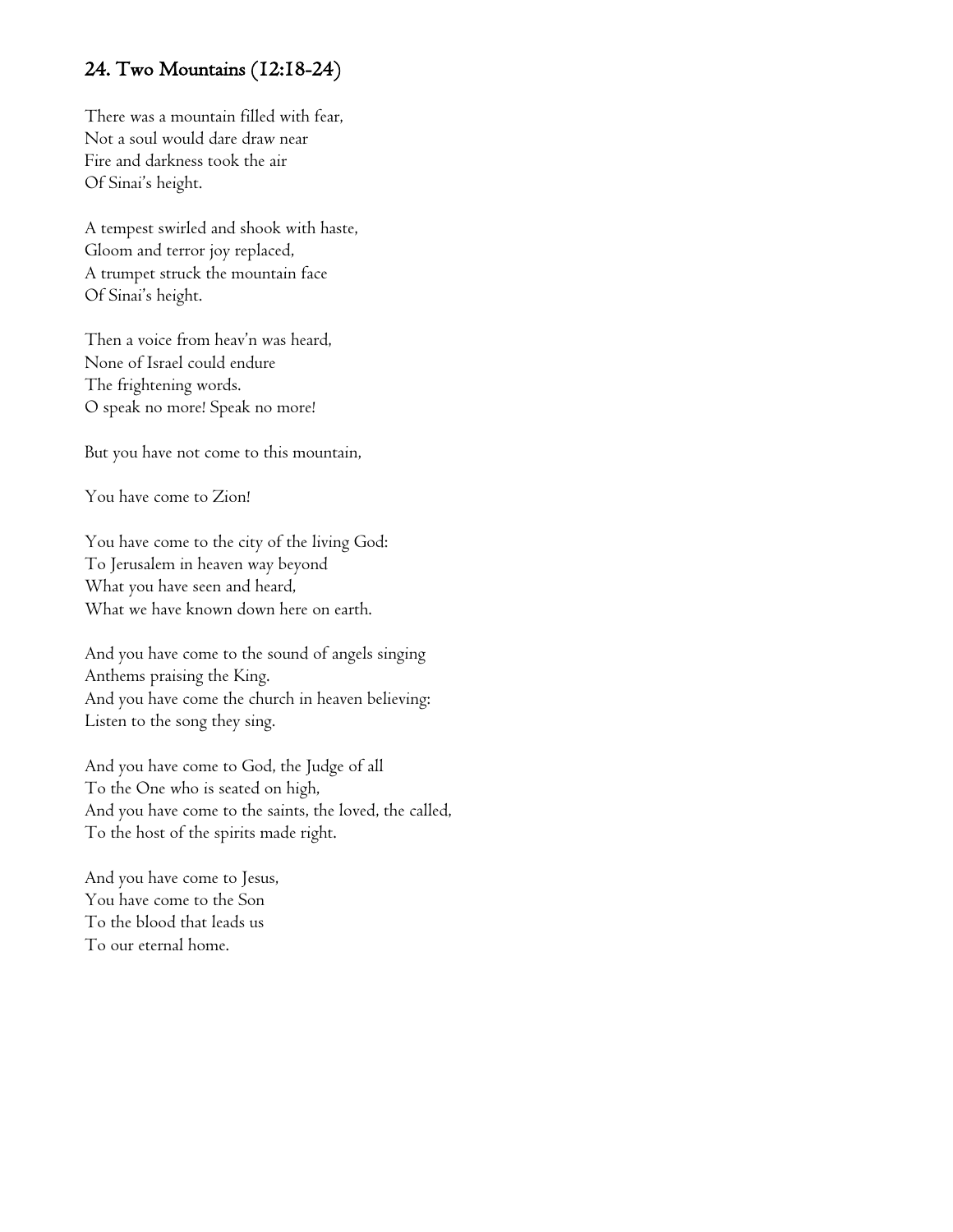### 25. Kingdom: A Fifth Warning (12:25-29)

Be warned, be warned! Pay attention to what you've heard! Don't drift away from the word!

For if those of old didn't escape when told From earth of the things that were threatened, O how much worse the curse If you reject the words from heaven?

Long ago He spoke and the ground did shake And the earth it quaked, But now he states, "Yet once more I'll shake not only the earth But also the heavenly place."

And this phrase indicates the removal of things That have been made, So that nothing remains, Nothing is safe, nothing is hidden from his fiery reign,

Not on the earthly terrain, in the heavenly domain, But the kingdom of God alone will sustain.

And do you think that you will be excused on that Day If you refuse and reject the news that was stated By the Son? Or have you come to an all-consuming flame? Which mountain is yours? Is it fire and scorn?

Be warned, be warned! Pay attention to what you've heard! Don't drift away from the word!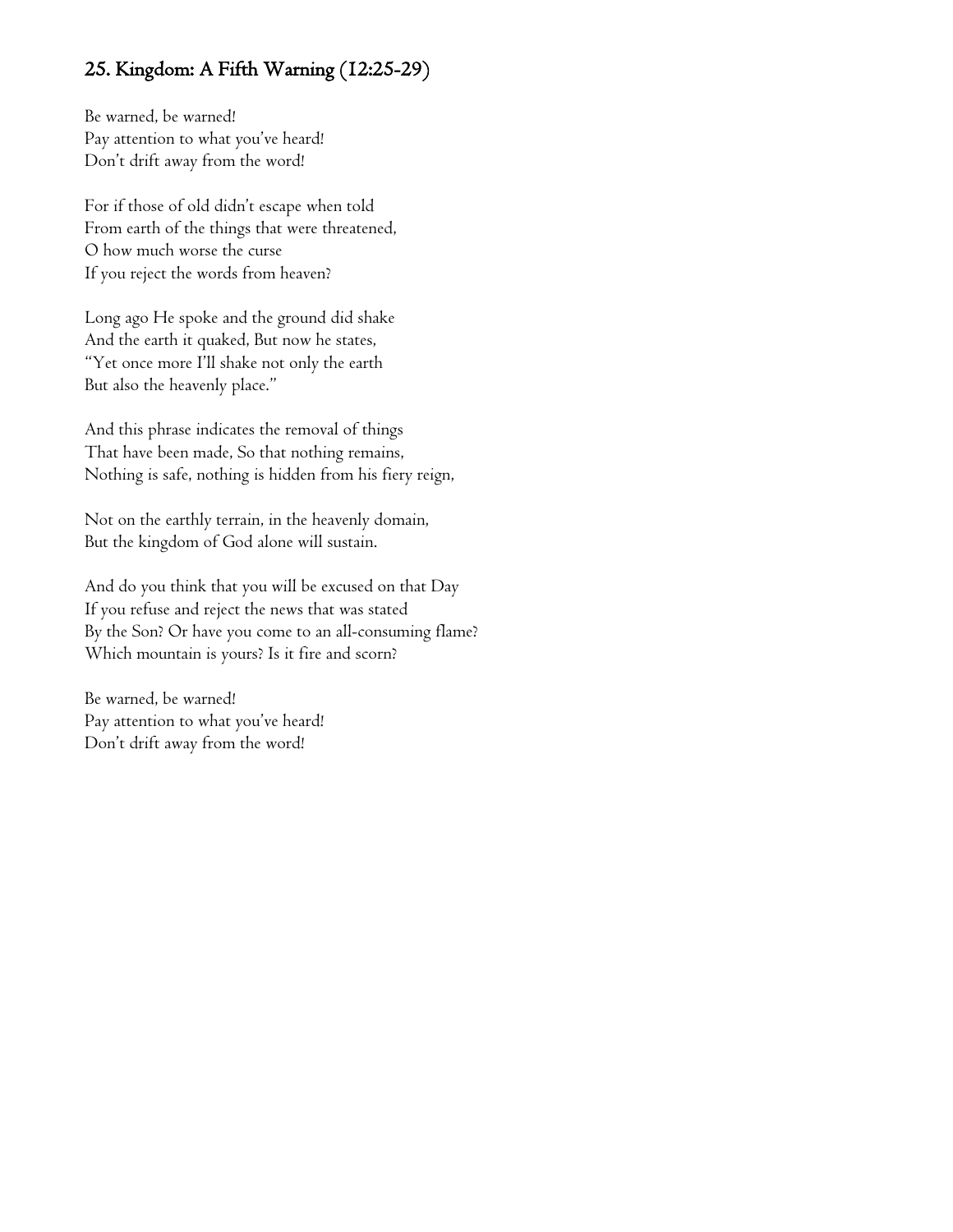### 26. Take Care, Pt. 2 (13:1-19)

Let brotherly love continue, Let the church be marked by grace. If a stranger comes to see you, Be hospitable in ev'ry way.

And remember the folks in prison (As if you were with 'em in jail) And those in harsh conditions (For they're a part of you as well).

And take care how you live your life: There may be a heart that's deceived by sin That's deep within your soul, So you better be careful.

And take care how you live your life: There may be a heart that's deceived by sin That's deep within your soul, So you better be careful.

Let marriage be held in honor, For the Lord will judge your beds. And keep away from the love of dollars— Be content with daily bread.

Remember the folks who lead you, For they will give an account of your soul And flee from those who'll deceive you. And just listen to what you've been told.

Take care how you live your life: There may be a heart that's deceived by sin That's deep within your soul, So you better be careful.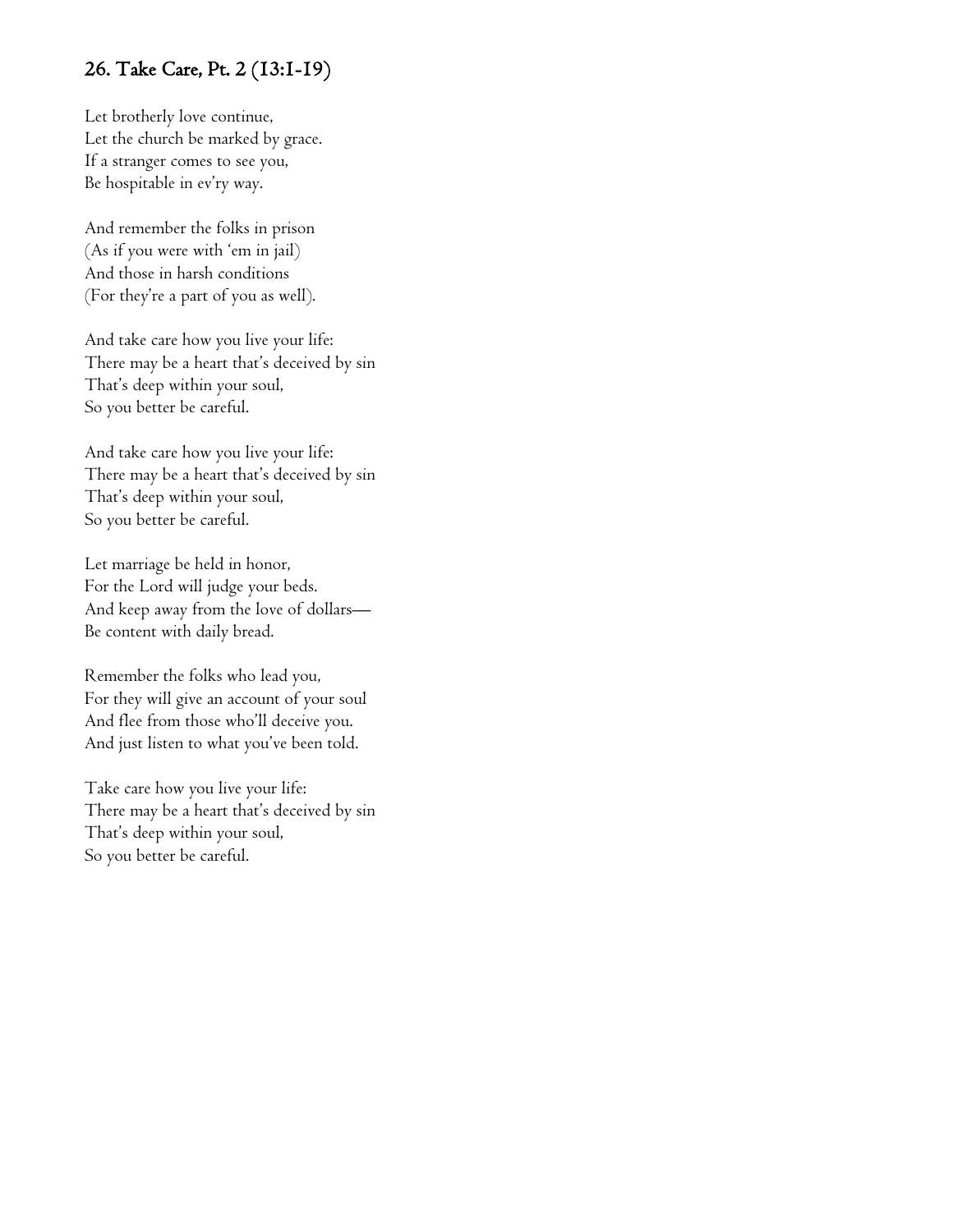### 27. Further Up, Further In (13:20-25)

Now may the God of peace who raised from the dead The great shepherd of the sheep, by the blood of a covenant That'll never stop, that will not cease, that endures to eternity. Glory to the living priest who ever lives to intercede.

May this God give you everything you need To endure to the end and His promises receive. May he grant you the faith to believe What the Son has said to us.

And when the road's grown especially hard And you feel like your soul and your body are scarred By the aches and pains of faith, May the Lord give you strength To endure, to endure!

Jesus is the center of the story of the days, He's the true light of the glory, Not the shadow or the shade, Seated with the Father, honored, Offered up to save. He is worthy and deserving of praise.

He is better, Christ is better, He is better, Christ is better, He is better, Christ is better than the…

…angels, He is better than the prophets, He is better than Moses, He is better than them all.

He is better than the Levites, He is better than the offerings they make And they prayers that they pray.

He is the new and better way!

Amen.